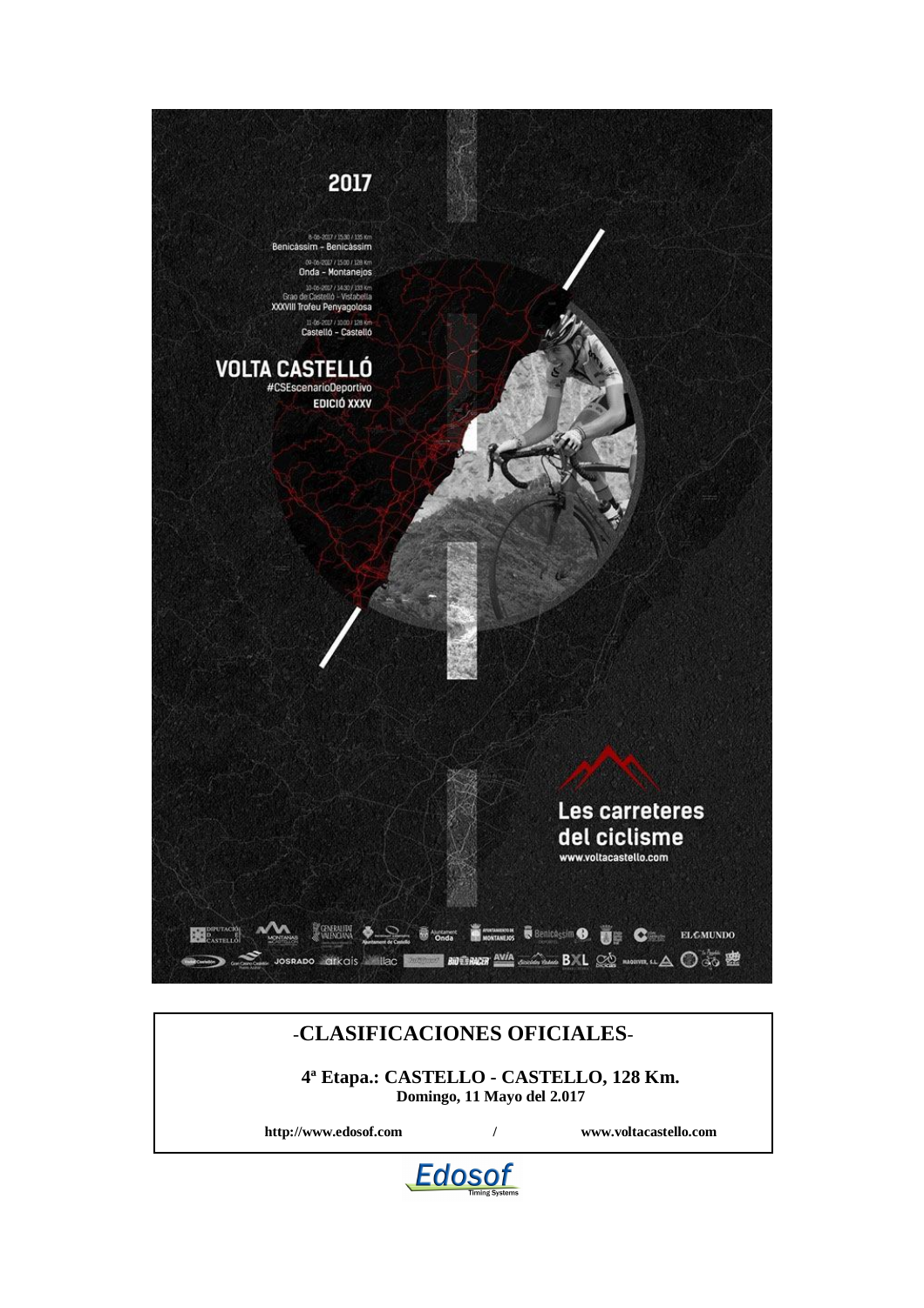

**LES CARRETERES** DEL CICLISME

WOLLA Castello Avan

www.voltacastello.com #CSEscenarioDeportivo



#### **Organiza.: c.c. Sepelaco -RESUMEN CLASIFICACIONES 4ª-Etapa Fecha..: 11/06/17 CASTELLO - CASTELLO 128.5-Kms Media..: 42,593-K/h**

|              |     | <b>CLASIFICACION</b>          |            |   |                  | <b>GENERAL INDIVIDUAL</b>                                     |          |
|--------------|-----|-------------------------------|------------|---|------------------|---------------------------------------------------------------|----------|
|              |     | 1º 142 ROMERO, Victor Manue   | <b>ULB</b> |   | 3:01:01          | $1^{\circ}$<br>41 CUADROS, Alvaro<br>CAJ                      | 13:25:07 |
| $2^{\circ}$  | 181 | DE ROSSI, Lucas               | <b>POM</b> | a | $\boldsymbol{0}$ | $2^{\circ}$<br>181<br>DE ROSSI, Lucas<br><b>POM</b><br>a      | 37       |
| $3^{\circ}$  |     | 86 ALONSO, Mikel              | <b>EUS</b> | a | $\boldsymbol{0}$ | $3^{\circ}$<br>124 GIL, Javier<br><b>BAQ</b><br>a             | 38       |
| $4^{\circ}$  | 187 | ZUCCARELLI, Axel              | <b>POM</b> | a | $\boldsymbol{0}$ | $4^{\circ}$<br>21<br>SOR, Erlend<br><b>ESC</b><br>a           | 40       |
| $5^{\rm o}$  |     | 22 PONS, Gabriel              | <b>ESC</b> | a | $\boldsymbol{0}$ | $5^{\circ}$<br><b>ESC</b><br>22 PONS, Gabriel<br>a            | 41       |
| $6^{\circ}$  | 21  | SOR, Erlend                   | <b>ESC</b> | a | $\boldsymbol{0}$ | $6^{\circ}$<br>183 ARNOULT, Floryan<br><b>POM</b><br>a        | 42       |
| $7^{\circ}$  | 124 | GIL, Javier                   | <b>BAO</b> | a | $\mathbf{0}$     | $7^{\circ}$<br>126 GONZALEZ, Marcos<br><b>BAO</b><br>a        | 45       |
| $8^{\circ}$  | 183 | ARNOULT, Floryan              | POM        | a | $\theta$         | $8^{\circ}$<br><b>POM</b><br>187 ZUCCARELLI, Axel<br>a        | 50       |
| $9^{\circ}$  | 126 | <b>GONZALEZ, Marcos</b>       | BAQ        | a | $\boldsymbol{0}$ | $9^{\circ}$<br><b>EUS</b><br>81 ELOSEGUI, Iñigo<br>a          | 01:07    |
| $10^{\circ}$ | 41  | <b>CUADROS, Alvaro</b>        | CAJ        | a | $\theta$         | $10^{\circ}$<br>14 BALLESTEROS, Miguel A.<br>POL<br>a         | 01:42    |
| $11^{\circ}$ | 93  | GARCIA, Diego                 | <b>GSP</b> | a | 04               | $11^{\circ}$<br>83 PEREZ-L., Eduardo<br><b>EUS</b><br>a       | 01:56    |
| $12^{\circ}$ |     | 83 PEREZ-L., Eduardo          | <b>EUS</b> | a | 17               | $12^{\circ}$<br>42 SUREDA, Jaume<br>CAJ<br>a                  | 02:16    |
| $13^{\circ}$ |     | 81 ELOSEGUI, Iñigo            | <b>EUS</b> | a | 17               | $13^{\circ}$<br>$_{\rm LIZ}$<br>32 ADRIA, Roger<br>a          | 04:12    |
| $14^{\circ}$ |     | 42 SUREDA, Jaume              | <b>CAJ</b> | a | 34               | <b>GSP</b><br>$14^{\circ}$<br>95 CAÑABERAL, Johnatan<br>a     | 04:14    |
| $15^{\circ}$ | 172 | ARANBURU, Jokin               | AMP        | a | 49               | $15^{\circ}$<br>185 COUANON, Jonathan<br><b>POM</b><br>a      | 05:43    |
|              |     | <b>EQUIPOS DE LA ETAPA</b>    |            |   |                  | <b>GENERAL EQUIPOS</b>                                        |          |
| $1^{\circ}$  |     | LA POMME MARSEILLE            | POM        |   | 09:03:03         | $1^{\circ}$<br><b>LA POMME MARSEILLE</b><br><b>POM</b>        | 40:16:45 |
| $2^{\circ}$  |     | <b>FUNDACION EUSKADI</b>      | <b>EUS</b> | a | 34               | $2^{\circ}$<br><b>EUS</b><br>FUNDACION EUSKADI<br>a           | 11:10    |
| $3^{\circ}$  |     | <b>ESCRIBANO SPORT TEAM</b>   | <b>ESC</b> | a | 49               | $3^{\circ}$<br>LIZ<br><b>LIZARTE</b><br>a                     | 13:20    |
| $4^{\circ}$  |     | POLARTEC-F.A.CONTADOR         | <b>POL</b> | a | 03:19            | $4^{\circ}$<br><b>ESC</b><br><b>ESCRIBANO SPORT TEAM</b><br>a | 13:25    |
| $5^{\circ}$  |     | <b>ISRAEL CYCLING ACADEMY</b> | <b>ISR</b> | a | 04:28            | $5^{\circ}$<br><b>BAQUE-CAMPOS TEAM</b><br><b>BAQ</b><br>a    | 14:55    |
|              |     |                               |            |   |                  |                                                               |          |
|              |     | <b>GENERAL REGULARIDAD</b>    |            |   |                  | <b>GENERAL MONTAÑA</b>                                        |          |
| $1^{\circ}$  |     | 187 ZUCCARELLI, Axel          | <b>POM</b> |   | 49-Ptos.         | 1° 181 DE ROSSI, Lucas<br><b>POM</b>                          | 24-Ptos. |
| $2^{\rm o}$  | 22  | PONS, Gabriel                 | ESC        |   | 44-Ptos.         | $2^{\circ}$<br>84 LOPEZ, Diego<br><b>EUS</b>                  | 12-Ptos. |
| $3^{\circ}$  |     | 42 SUREDA, Jaume              | CAJ        |   | 34-Ptos.         | 3 <sup>o</sup><br>122 JUARISTI, Txomin<br><b>BAQ</b>          | 12-Ptos. |
| $4^{\circ}$  | 95  | CAÑABERAL, Johnatan           | <b>GSP</b> |   | 34-Ptos.         | $4^{\circ}$<br>41 CUADROS, Alvaro<br>CAJ                      | 11-Ptos. |
| $5^{\circ}$  |     | 181 DE ROSSI, Lucas           | <b>POM</b> |   | 33-Ptos.         | $5^{\circ}$<br><b>ESC</b><br>21 SOR, Erlend                   | 10-Ptos. |
|              |     | <b>GRAL M. VOLANTES</b>       |            |   |                  | <b>GENERAL SUB-20</b>                                         |          |
| $1^{\circ}$  |     | 44 FUENTES, Javier            | CAJ        |   | 15-Ptos.         | $1^{\circ}$<br>187 ZUCCARELLI, Axel<br><b>POM</b>             | 13:25:57 |
| $2^{\circ}$  | 25  | JARY, George                  | ESC        |   | 5-Ptos.          | $2^{\circ}$<br>81 ELOSEGUI, Iñigo<br><b>EUS</b><br>a          | 17       |
| $3^{\circ}$  |     | 103 ARMILLAS, Gerard          | <b>COM</b> |   | 3-Ptos.          | $3^{\circ}$<br><b>EUS</b><br>83 PEREZ-L., Eduardo<br>a        | 01:06    |
| $4^{\circ}$  | 15  | CANTON, Isaac                 | POL        |   | 3-Ptos.          | $4^{\circ}$<br>32 ADRIA, Roger<br>LIZ<br>a                    | 03:22    |
| $5^{\circ}$  |     | 111 PASCUAL, Eusebio          | <b>MUT</b> |   | 3-Ptos.          | $5^{\circ}$<br>107 RODES, Eduard<br><b>COM</b><br>a           | 13:14    |
|              |     | <b>GRAL REGIONALES</b>        |            |   |                  | <b>GENERAL PROVINCIALES</b>                                   |          |
|              |     | 1º 124 GIL, Javier            | <b>BAQ</b> |   | 13:25:45         | $1^{\circ}$<br>35 MORENO, Ivan<br>LIZ                         | 13:48:26 |
| $2^{\circ}$  |     | 93 GARCIA, Diego              | <b>GSP</b> | a | 09:00            |                                                               |          |
| $3^{\circ}$  |     | 111 PASCUAL, Eusebio          | MUT        | a | 13:27            |                                                               |          |
| $4^{\rm o}$  | 117 | JUAN, Miguel                  | MUT        | a | 19:58            |                                                               |          |
| $5^\circ$    |     | 35 MORENO, Ivan               | LIZ        | a | 22:41            |                                                               |          |
|              |     |                               |            |   |                  |                                                               |          |

AYUNTAMENTO DE RECORTES SIM

Ajuntament

nent de Castelló



Vedat Castellón

GENERALITAT

MONTANAS



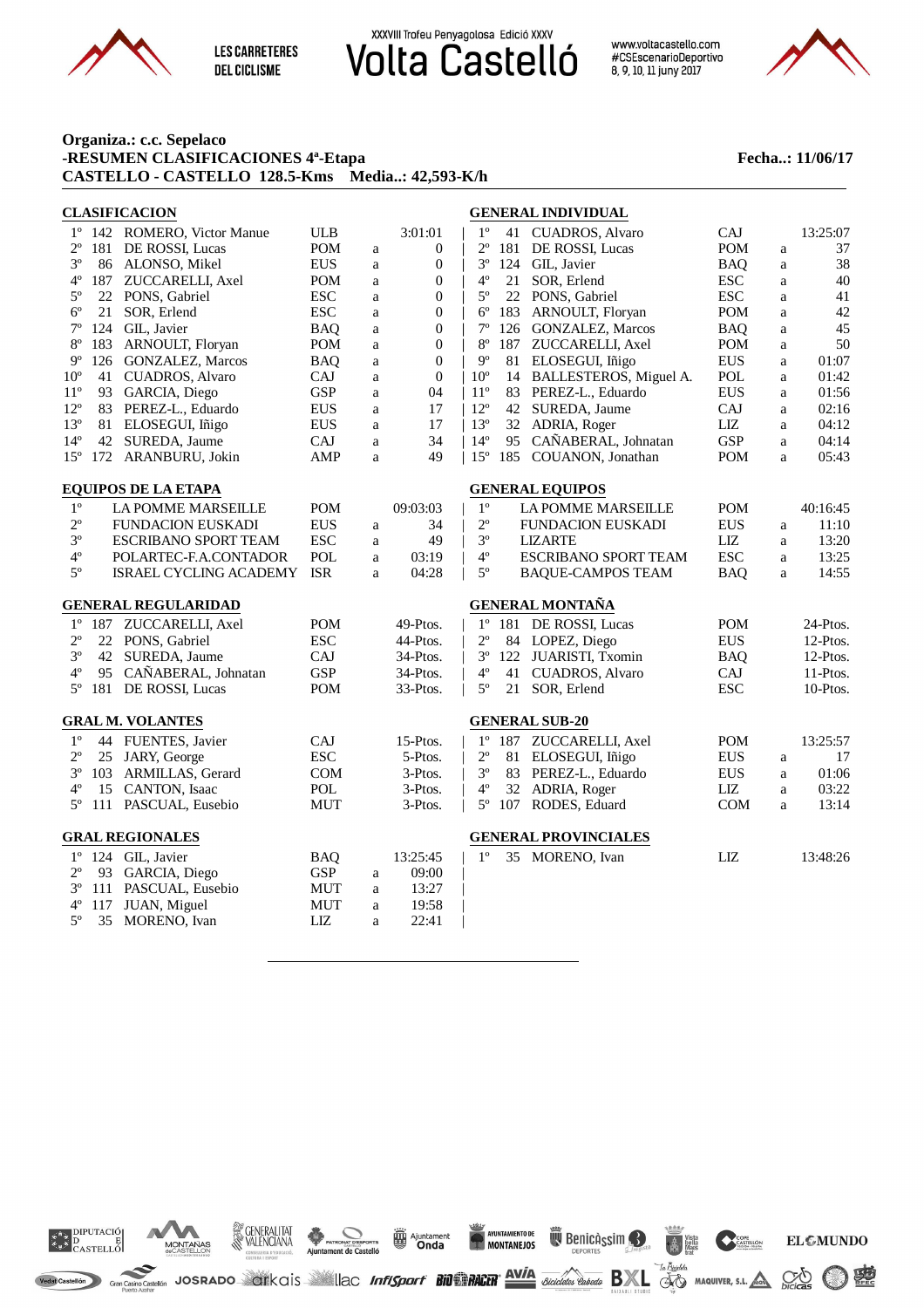

 $\begin{bmatrix} \hat{\xi}^{\hat{n}} \\ \hat{\xi}^{\hat{n}} \\ \end{bmatrix} \begin{bmatrix} \text{DIPUTACI0} \\ \text{D} \\ \text{CASTELLO} \end{bmatrix}$ 

Vedat Castellón

GENERALITAT

MONTANAS

**LES CARRETERES** DEL CICLISME

**Volta Castello** 

www.voltacastello.com #CSEscenarioDeportivo 8, 9, 10, 11 juny 2017



#### **Organiza.: c.c. Sepelaco CLASIFICACION 4ª Etapa Fecha..: 11/06/17 CASTELLO - CASTELLO, 128.5-Kms Media..: 42,593-K/h Pag.Eta..: 1**

|   | Pto.                   | Dor.           | Pais                    | Nombre                  | Cat              | Equipo                         |              | hh:mm:ss         |
|---|------------------------|----------------|-------------------------|-------------------------|------------------|--------------------------------|--------------|------------------|
|   | $- - -$<br>$1^{\circ}$ | $- - -$<br>142 | $- - - -$<br><b>ESP</b> | ROMERO, Victor Manue    | S23              | ULB SPORTS PRORED              |              | 03:01:01         |
|   | $2^{\circ}$            | 181            | <b>FRA</b>              | DE ROSSI, Lucas         | S <sub>2</sub> 3 | LA POMME MARSEILLE             |              | $\boldsymbol{0}$ |
|   | $3^{\circ}$            | 86             | <b>ESP</b>              | ALONSO, Mikel           | S <sub>2</sub> 3 | <b>FUNDACION EUSKADI</b>       |              | $\boldsymbol{0}$ |
|   | $4^{\circ}$            | 187            | <b>FRA</b>              | ZUCCARELLI, Axel        | S <sub>20</sub>  | LA POMME MARSEILLE             |              | $\boldsymbol{0}$ |
|   | $5^{\circ}$            | 22             | <b>ESP</b>              | PONS, Gabriel           | S23              | <b>ESCRIBANO SPORT TEAM</b>    |              | $\boldsymbol{0}$ |
|   | $6^{\circ}$            | 21             | <b>NOR</b>              | SOR, Erlend             | S23              | <b>ESCRIBANO SPORT TEAM</b>    |              | $\boldsymbol{0}$ |
| r | $7^{\circ}$            | 124            | <b>ESP</b>              | GIL, Javier             | S23              | <b>BAQUE-CAMPOS TEAM</b>       |              | $\boldsymbol{0}$ |
|   | $8^{\rm o}$            | 183            | <b>FRA</b>              | ARNOULT, Floryan        | S23              | LA POMME MARSEILLE             |              | $\boldsymbol{0}$ |
|   | $9^{\circ}$            | 126            | <b>ESP</b>              | <b>GONZALEZ, Marcos</b> | S <sub>2</sub> 3 | <b>BAQUE-CAMPOS TEAM</b>       |              | $\boldsymbol{0}$ |
|   | $10^{\circ}$           | 41             | <b>ESP</b>              | <b>CUADROS</b> , Alvaro | S23              | CAJA RURAL-SEGUROS RGA         |              | $\overline{0}$   |
| r | $11^{\circ}$           | 93             | <b>ESP</b>              | GARCIA, Diego           | S23              | GSPORT-VALENCIA ESPORTS        | a            | 04               |
|   | $12^{\circ}$           | 83             | <b>ESP</b>              | PEREZ-L., Eduardo       | S <sub>20</sub>  | <b>FUNDACION EUSKADI</b>       | a            | 17               |
|   | $13^{\circ}$           | 81             | <b>ESP</b>              | ELOSEGUI, Iñigo         | S <sub>20</sub>  | <b>FUNDACION EUSKADI</b>       | a            | 17               |
|   | $14^{\circ}$           | 42             | <b>ESP</b>              | SUREDA, Jaume           | S23              | CAJA RURAL-SEGUROS RGA         | a            | 34               |
|   | $15^{\circ}$           | 172            | <b>ESP</b>              | ARANBURU, Jokin         | S23              | <b>AMPO</b>                    | a            | 49               |
|   | $16^{\circ}$           | $\overline{4}$ | <b>ESP</b>              | GARCIA, Jose Antonio    | S <sub>23</sub>  | GOMUR-LIEBANA 2017             | a            | 49               |
|   | $17^{\circ}$           | 37             | <b>ESP</b>              | JAIME, Alex             | S <sub>20</sub>  | <b>LIZARTE</b>                 | a            | 49               |
|   | $18^{\circ}$           | 57             | <b>ISR</b>              | GOLDSTEIN, Omer         | S23              | ISRAEL CYCLING ACADEMY         | a            | 49               |
|   | 19 <sup>°</sup>        | 74             | <b>ESP</b>              | GONZALEZ, David         | S <sub>2</sub> 3 | SUPERMERCADOS FROIZ            | a            | 49               |
|   | $20^{\circ}$           | 52             | <b>ISR</b>              | SESSLET, Guy            | S <sub>2</sub> 3 | <b>ISRAEL CYCLING ACADEMY</b>  | a            | 49               |
|   | $21^{\circ}$           | 14             | <b>ESP</b>              | BALLESTEROS, Miguel A.  | S <sub>2</sub> 3 | POLARTEC-F.A.CONTADOR          | a            | 49               |
|   | $22^{\circ}$           | 185            | <b>FRA</b>              | COUANON, Jonathan       | S <sub>23</sub>  | LA POMME MARSEILLE             | $\rm{a}$     | 49               |
|   | $23^{\circ}$           | 31             | <b>ESP</b>              | GALVAN, Francisco       | S <sub>2</sub> 3 | <b>LIZARTE</b>                 | $\rm{a}$     | 49               |
|   | $24^{\circ}$           | 23             | <b>ESP</b>              | HERNANDEZ, Victor       | S <sub>2</sub> 3 | <b>ESCRIBANO SPORT TEAM</b>    | a            | 49               |
|   | $25^{\circ}$           | 107            | <b>ESP</b>              | RODES, Eduard           | S <sub>20</sub>  | <b>TEAM COMPAK</b>             | a            | 49               |
| r | $26^{\circ}$           | 136            | <b>ESP</b>              | MORA, Josep             | S23              | CONTROLPACK-SIX2-BADIA         | a            | 49               |
| r | $27^{\circ}$           | 11             | <b>ESP</b>              | BOU, Joan               | S23              | POLARTEC-F.A.CONTADOR          | a            | 54               |
|   | $28^{\circ}$           | 13             | <b>ESP</b>              | SEVILLA, Diego Pablo    | S23              | POLARTEC-F.A.CONTADOR          | a            | 01:36            |
|   | $29^{\circ}$           | 191            | <b>NED</b>              | BOUWMANS, Bryan         | S <sub>20</sub>  | LOTTO-JUMBO                    | a            | 02:50            |
| r | $30^{\circ}$           | 97             | <b>ESP</b>              | PEÑALVER, Manuel        | S <sub>20</sub>  | GSPORT-VALENCIA ESPORTS        | a            | 02:50            |
|   | $31^{\circ}$           | 87             | <b>ESP</b>              | <b>BUADES</b> , Marc    | S23              | <b>FUNDACION EUSKADI</b>       | a            | 02:50            |
|   | $32^{\circ}$           | 96             | <b>ESP</b>              | CARRASCO, Mario         | S <sub>20</sub>  | <b>GSPORT-VALENCIA ESPORTS</b> | a            | 02:50            |
|   | $33^{\circ}$           | 103            | <b>ESP</b>              | ARMILLAS, Gerard        | S <sub>2</sub> 3 | <b>TEAM COMPAK</b>             | a            | 02:50            |
|   | $34^\circ$             | 143            | .ARG                    | LUJAN, Enzo Nicolas     | S23              | ULB SPORTS PRORED              | a            | 02:50            |
|   | $35^{\circ}$           | 134            | <b>ESP</b>              | <b>BELTRAN, Oriol</b>   | S23              | CONTROLPACK-SIX2-BADIA         | $\mathbf{a}$ | 02:50            |
|   | $36^{\circ}$           | 5              | <b>ESP</b>              | IGLESIAS, Alejandro     | S23              | GOMUR-LIEBANA 2017             | a            | 02:50            |
|   | $37^{\circ}$           | 3              | <b>ESP</b>              | PAZOS, Juan Jose        | S23              | GOMUR-LIEBANA 2017             | a            | 02:50            |
|   | $38^{\circ}$           | 155            | <b>ESP</b>              | RODRIGUEZ, Daniel       | S <sub>20</sub>  | <b>RIAS BAIXAS</b>             | a            | 02:50            |
|   | 39°                    | 131            | <b>ESP</b>              | MERCADAL, Marcal        | S <sub>20</sub>  | CONTROLPACK-SIX2-BADIA         | a            | 02:50            |
|   | $40^{\circ}$           | 61             | <b>ESP</b>              | COCOVI, Joan            | S23              | <b>BENICASSIM ME GUSTA-LUK</b> | a            | 02:50            |
|   | $41^{\circ}$           | 101            | <b>ESP</b>              | NICOLAU, Joel           | S23              | <b>TEAM COMPAK</b>             | a            | 02:50            |
|   | $42^{\circ}$           | 75             | <b>COL</b>              | GUZMAN, Hadwin          | S23              | SUPERMERCADOS FROIZ            | a            | 02:50            |
|   | $43^{\circ}$           | 175            | <b>ESP</b>              | MANTEROLA, Peio         | S23              | <b>AMPO</b>                    | a            | 02:50            |
|   | $44^{\circ}$           | 102            | <b>ESP</b>              | GOMEZ, David            | S23              | <b>TEAM COMPAK</b>             | a            | 02:50            |
|   | $45^{\circ}$           | 192            | <b>NED</b>              | KROON, Rody             | S23              | LOTTO-JUMBO                    | a            | 02:50            |
|   | $46^{\circ}$           | 145            | <b>ESP</b>              | CAMPILLO, Antonio Jose  | S23              | <b>ULB SPORTS PRORED</b>       | a            | 02:50            |
|   | $47^{\circ}$           | 56             | <b>ISR</b>              | LESHEM, Guy             | S23              | ISRAEL CYCLING ACADEMY         | a            | 02:50            |
| r | $48^{\circ}$           | 117            | <b>ESP</b>              | JUAN, Miguel            | S <sub>20</sub>  | MUTUA LEVANTE-METAL LUBE       | a            | 02:50            |
|   | $49^{\circ}$           | 32             | <b>ESP</b>              | ADRIA, Roger            | S <sub>20</sub>  | <b>LIZARTE</b>                 | a            | 02:50            |
|   | $50^{\circ}$           | 16             | <b>ITA</b>              | CANTONI, Daniele        | S23              | POLARTEC-F.A.CONTADOR          | a            | 02:50            |
|   |                        |                |                         |                         |                  |                                |              |                  |

Ajuntament

ent de Castelló

AYUNTAMIENTO DE MORTICA SIM

**Second JOSRADO CIRCIS** Hac *Infisport* **Bill PACH** *Buildes abeda* **BXL** 4 Magnuver, s.l. A Gran Bill and the second that the second of the second of the second of the second second that the second second second second se

**THE VISTA COPE CASTELLON** 

**EL©MUNDO**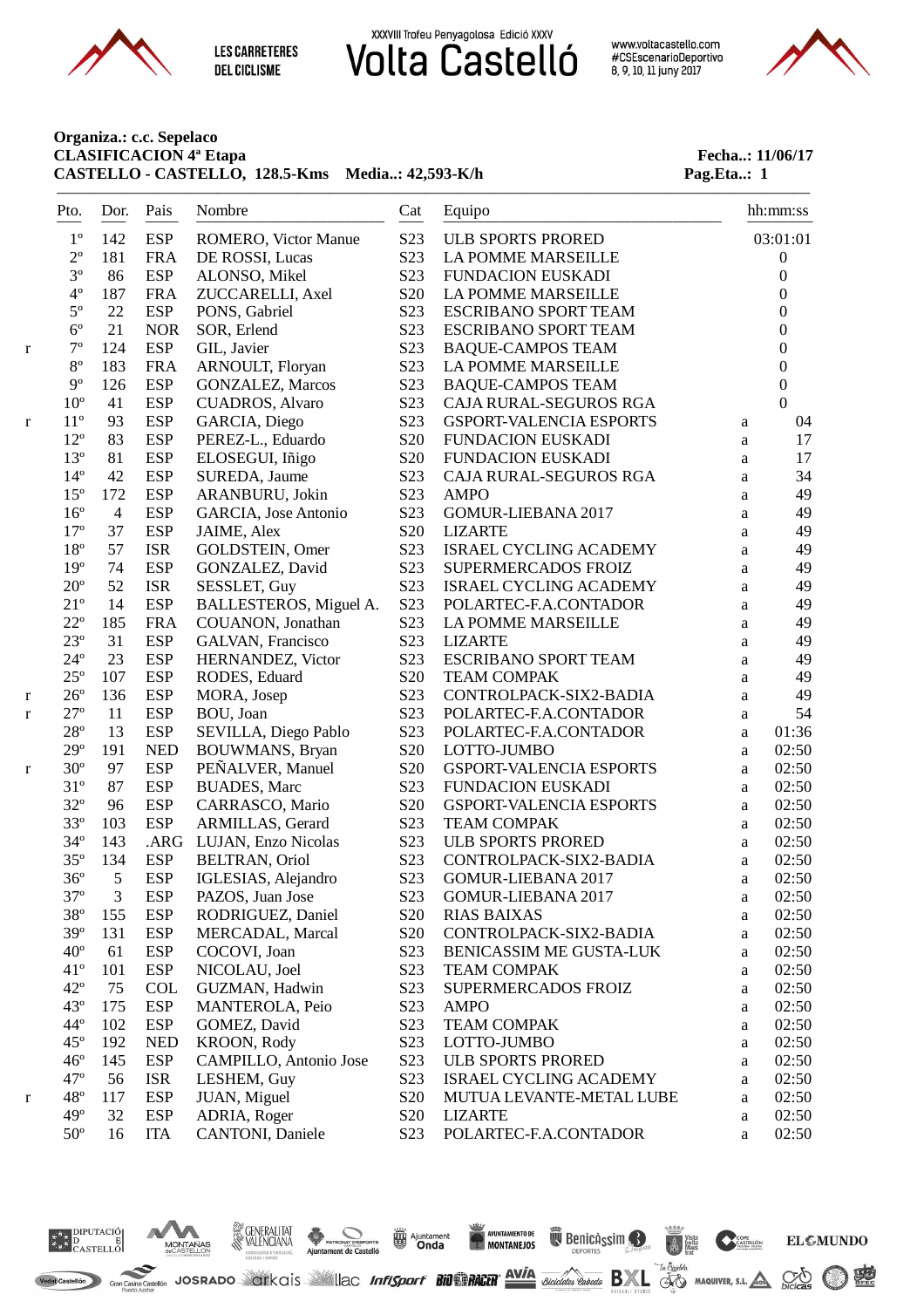



www.voltacastello.com<br>#CSEscenarioDeportivo<br>8, 9, 10, 11 juny 2017



Fecha..: 11/06/17 Pag.Eta..: 2

|    | Pto.<br>$- - -$ | Dor.<br>$- - -$ | Pais<br>$- - - -$ | Nombre                    | Cat              | Equipo                         |                              | hh:mm:ss |
|----|-----------------|-----------------|-------------------|---------------------------|------------------|--------------------------------|------------------------------|----------|
|    | $51^{\circ}$    | 95              | <b>COL</b>        | CAÑABERAL, Johnatan       | S23              | <b>GSPORT-VALENCIA ESPORTS</b> | a                            | 02:50    |
|    | $52^{\circ}$    | 84              | <b>ESP</b>        | LOPEZ, Diego              | S23              | <b>FUNDACION EUSKADI</b>       | a                            | 02:50    |
|    | $53^{\circ}$    | 82              | <b>ESP</b>        | ORMAETXEA, Paul           | S <sub>23</sub>  | <b>FUNDACION EUSKADI</b>       | a                            | 02:50    |
|    | $54^{\circ}$    | 72              | <b>ESP</b>        | BOUZAS, Martin            | S <sub>2</sub> 3 | SUPERMERCADOS FROIZ            | a                            | 06:07    |
| r  | $55^{\circ}$    | 147             | <b>ESP</b>        | TERUEL, Borja             | S <sub>20</sub>  | <b>ULB SPORTS PRORED</b>       | $\rm{a}$                     | 06:07    |
|    | $56^{\circ}$    | 186             | <b>FRA</b>        | NAVARRO, Corentin         | S23              | <b>LA POMME MARSEILLE</b>      | $\rm{a}$                     | 06:07    |
|    | $57^{\circ}$    | 195             | <b>NED</b>        | V.SINTMAARTENS., Daan     | S <sub>20</sub>  | LOTTO-JUMBO                    | a                            | 06:07    |
|    | $58^{\circ}$    | 193             | <b>NED</b>        | VAN BOKHOVEN, Ramon       | S <sub>20</sub>  | LOTTO-JUMBO                    | $\rm{a}$                     | 06:07    |
|    | $59^\circ$      | 51              | <b>ISR</b>        | EINHORN, Itamar           | S <sub>23</sub>  | ISRAEL CYCLING ACADEMY         | a                            | 06:07    |
|    | $60^{\circ}$    | 152             | <b>ESP</b>        | RODRIGUEZ, Lois           | S <sub>23</sub>  | <b>RIAS BAIXAS</b>             | $\mathbf{a}$                 | 06:07    |
|    | $61^{\circ}$    | 123             | <b>ARG</b>        | LUCIANO, Jose             | S <sub>2</sub> 3 | <b>BAQUE-CAMPOS TEAM</b>       | $\mathbf{a}$                 | 06:07    |
|    | $62^{\circ}$    | 135             | <b>ESP</b>        | MELLADO, Daniel           | S <sub>20</sub>  | CONTROLPACK-SIX2-BADIA         | a                            | 06:07    |
|    | $63^\circ$      | 77              | <b>ESP</b>        | <b>BUGARIN, Aitor</b>     | S <sub>20</sub>  | SUPERMERCADOS FROIZ            | a                            | 06:07    |
| r  | $64^{\circ}$    | 144             | <b>ESP</b>        | GOMEZ, Oscar              | S23              | <b>ULB SPORTS PRORED</b>       | a                            | 06:07    |
|    | $65^{\circ}$    | 194             | <b>NED</b>        | VAN LERSEL, Youri         | S23              | LOTTO-JUMBO                    | $\mathbf{a}$                 | 06:07    |
|    | $66^{\circ}$    | 177             | <b>ESP</b>        | PAREDES, Mikel            | S23              | <b>AMPO</b>                    | a                            | 06:07    |
|    | $67^\circ$      | $\overline{7}$  | <b>ESP</b>        | <b>COTILLAS, Alvaro</b>   | S23              | GOMUR-LIEBANA 2017             | $\rm{a}$                     | 06:07    |
| r  | $68^{\circ}$    | 133             | <b>ESP</b>        | PIÑAN, David              | S <sub>23</sub>  | CONTROLPACK-SIX2-BADIA         | $\rm{a}$                     | 06:07    |
|    | $69^\circ$      | 196             | <b>NED</b>        | DEKKER, David             | S <sub>20</sub>  | LOTTO-JUMBO                    | a                            | 06:07    |
|    | $70^{\circ}$    | 104             | <b>ESP</b>        | CAMPS, Albert             | S <sub>23</sub>  | <b>TEAM COMPAK</b>             | a                            | 06:14    |
|    | $71^{\circ}$    | 43              | <b>ESP</b>        | COBOS, Carlos             | S <sub>23</sub>  | CAJA RURAL-SEGUROS RGA         | $\mathbf{a}$                 | 06:14    |
|    | $72^{\circ}$    | 36              | <b>ESP</b>        | RUIZ, Carlos              | S <sub>23</sub>  | <b>LIZARTE</b>                 | $\mathbf{a}$                 | 06:16    |
|    | $73^{\circ}$    | 122             | <b>ESP</b>        | JUARISTI, Txomin          | S <sub>23</sub>  | <b>BAQUE-CAMPOS TEAM</b>       | $\mathbf{a}$                 | 06:16    |
| pr | $74^{\circ}$    | 35              | <b>ESP</b>        | MORENO, Ivan              | S <sub>23</sub>  | <b>LIZARTE</b>                 | $\mathbf{a}$                 | 08:15    |
|    | $75^{\circ}$    | 76              | <b>ESP</b>        | ALCAIDE, Miguel Angel     | S23              | SUPERMERCADOS FROIZ            | $\mathbf{a}$                 | 08:15    |
|    | $76^{\circ}$    | 33              | <b>ESP</b>        | MONTOYA, Ruben            | S23              | <b>LIZARTE</b>                 | a                            | 08:15    |
|    | $77^{\circ}$    | 91              | <b>ESP</b>        | PEREZ, Javier             | S <sub>23</sub>  | <b>GSPORT-VALENCIA ESPORTS</b> | $\mathbf{a}$                 | 08:15    |
|    | $78^{\circ}$    | 64              | <b>ESP</b>        | RIVAS, Luis               | S23              | BENICASSIM ME GUSTA-LUK        | $\rm{a}$                     | 08:15    |
|    | 79°             | 94              | <b>ESP</b>        | SILVA, Miguel Angel       | S <sub>2</sub> 3 | GSPORT-VALENCIA ESPORTS        | $\rm{a}$                     | 08:15    |
|    | $80^{\circ}$    | 15              | <b>ESP</b>        | CANTON, Isaac             | S23              | POLARTEC-F.A.CONTADOR          | $\rm{a}$                     | 08:15    |
|    | 81°             | $\overline{2}$  | <b>ESP</b>        | <b>GUTIERREZ, Alfonso</b> | S23              | GOMUR-LIEBANA 2017             |                              | 08:15    |
|    | $82^{\circ}$    | $\mathbf{1}$    | <b>ESP</b>        | <b>GUTIERREZ, Carlos</b>  | S <sub>2</sub> 3 | <b>GOMUR-LIEBANA 2017</b>      | $\rm{a}$<br>$\mathbf{a}$     | 08:15    |
|    | 83°             | 92              | <b>ESP</b>        | ESPEJO, David             | S <sub>20</sub>  | GSPORT-VALENCIA ESPORTS        |                              | 08:15    |
|    | $84^{\circ}$    | 12              | <b>ESP</b>        | HERNANDEZ, Sergio         | S <sub>2</sub> 3 | POLARTEC-F.A.CONTADOR          | $\rm{a}$                     | 08:15    |
|    | $85^{\circ}$    | 116             | <b>ESP</b>        | ORTS, Felipe              | S <sub>2</sub> 3 | MUTUA LEVANTE-METAL LUBE       | $\mathbf{a}$<br>$\mathbf{a}$ | 08:15    |
| r  | $86^{\circ}$    | 53              | <b>ISR</b>        | BEAR, Ido                 | S <sub>2</sub> 3 |                                |                              | 08:15    |
|    | $87^\circ$      |                 |                   |                           |                  | <b>ISRAEL CYCLING ACADEMY</b>  | a                            |          |
|    |                 | 151             | <b>ESP</b>        | GONZALEZ, Diego           | S23              | <b>RIAS BAIXAS</b>             | a                            | 08:15    |
| r  | $88^{\rm o}$    | 17              | <b>ESP</b>        | PASTOR, Jorge             | S <sub>2</sub> 3 | POLARTEC-F.A.CONTADOR          | a                            | 08:15    |
|    | 89°             | 24              | <b>ESP</b>        | FAUS, Miquel              | S <sub>2</sub> 3 | <b>ESCRIBANO SPORT TEAM</b>    | a                            | 08:15    |
|    | $90^{\circ}$    | 25              | <b>GBR</b>        | JARY, George              | S <sub>2</sub> 3 | <b>ESCRIBANO SPORT TEAM</b>    | a                            | 08:15    |
|    | $91^{\circ}$    | 73              | <b>ESP</b>        | PORTELA, Antonio          | S <sub>2</sub> 3 | SUPERMERCADOS FROIZ            | $\rm{a}$                     | 08:15    |
|    | $92^{\circ}$    | 184             | <b>FRA</b>        | FACHE, Florent            | S <sub>2</sub> 3 | LA POMME MARSEILLE             | $\rm{a}$                     | 08:58    |
|    | $93^{\circ}$    | 85              | <b>FRA</b>        | ARAMENDI, Dorian          | S <sub>23</sub>  | <b>FUNDACION EUSKADI</b>       | $\rm{a}$                     | 08:58    |
|    | $94^{\circ}$    | 65              | <b>ESP</b>        | <b>VILLARET, Marc</b>     | S <sub>2</sub> 3 | BENICASSIM ME GUSTA-LUK        | a                            | 09:49    |
|    | $95^\circ$      | 105             | <b>ESP</b>        | LOPEZ, Carlos             | S <sub>2</sub> 3 | <b>TEAM COMPAK</b>             | $\rm{a}$                     | 09:49    |
|    | $96^{\circ}$    | 127             | <b>ESP</b>        | ELORTEGI, Iker            | S <sub>2</sub> 3 | <b>BAQUE-CAMPOS TEAM</b>       | a                            | 09:49    |
|    | $97^{\circ}$    | 176             | <b>ESP</b>        | MURGIONDO, Xabier         | S <sub>20</sub>  | <b>AMPO</b>                    | $\rm{a}$                     | 09:49    |
|    | $98^{\circ}$    | 156             | <b>ESP</b>        | GUZMAN, Jaime             | S <sub>20</sub>  | <b>RIAS BAIXAS</b>             | $\rm{a}$                     | 09:49    |
|    | 99°             | 34              | <b>ESP</b>        | MARQUEZ, Marti            | S <sub>2</sub> 3 | <b>LIZARTE</b>                 | $\rm{a}$                     | 09:49    |
|    | $100^{\circ}$   | 27              | <b>ESP</b>        | MONTERO, Miguel           | S <sub>2</sub> 3 | <b>ESCRIBANO SPORT TEAM</b>    | $\rm{a}$                     | 09:49    |



Vedat Castellón

PATRONAT DESPORTS

Ajuntament

GENERALITAT

MONTANAS

NOUNTAINENTODE NO BENICLÀSSIM DE CONTENUES DE L'EMUNDO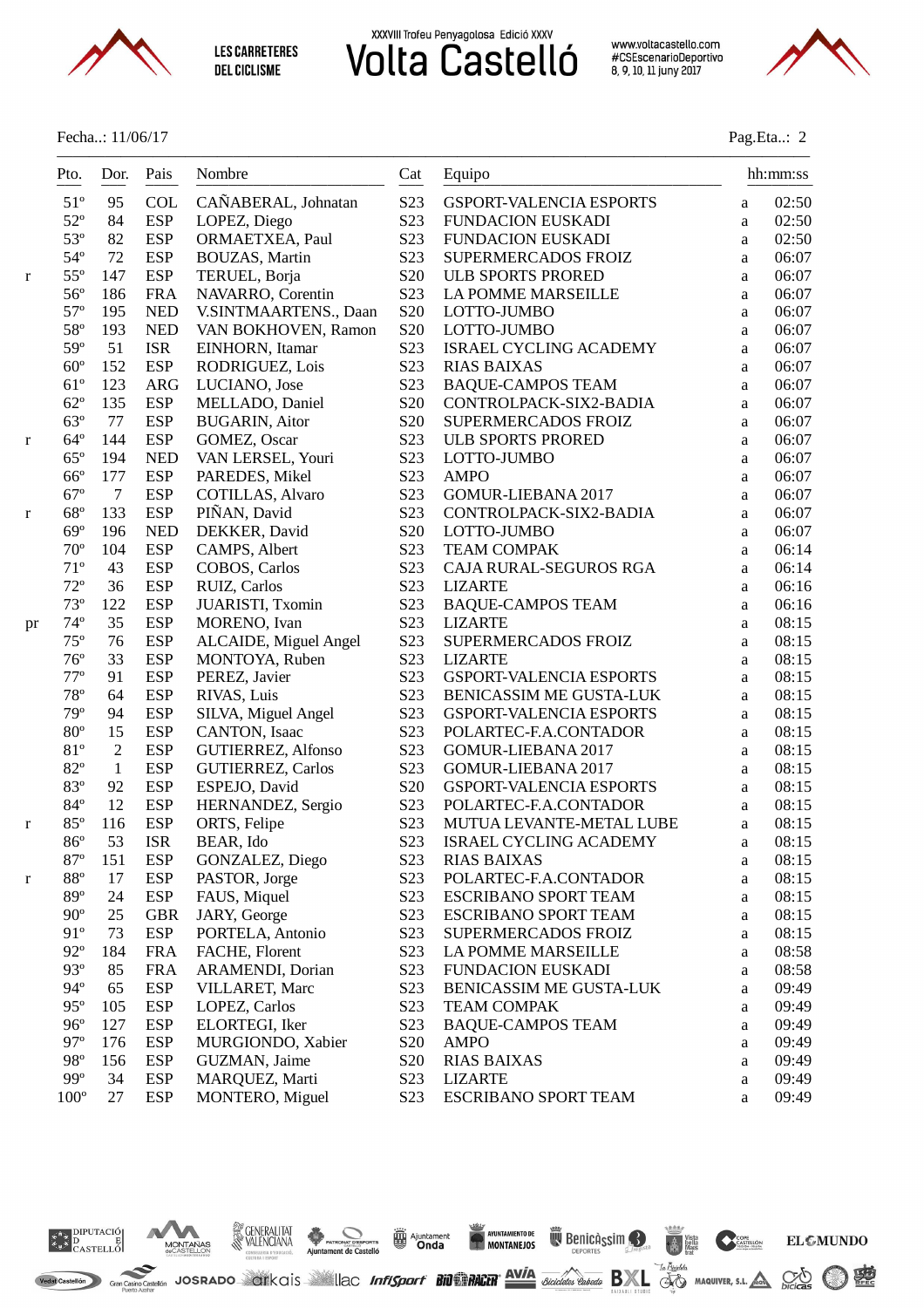

# **Volta Castello**

www.voltacastello.com #CSEscenarioDeportivo<br>8, 9, 10, 11 juny 2017

NUNTAIRMENTORE SUBDICITY BELLEMUNDO



#### Fecha..: 11/06/17 Pag.Eta..: 3

| $101^{\circ}$<br>$102^{\circ}$<br>$103^\circ$<br>$104^{\circ}$<br>$105^{\circ}$<br>$106^\circ$<br>107 <sup>o</sup><br>$108^\circ$<br>$109^\circ$<br>r<br>$110^{\circ}$<br>$111^{\circ}$<br>$112^{\circ}$<br>113 <sup>°</sup><br>114 <sup>°</sup> | 71<br>111 | <b>ESP</b> |                          |                  | Equipo                          |   | hh:mm:ss |
|--------------------------------------------------------------------------------------------------------------------------------------------------------------------------------------------------------------------------------------------------|-----------|------------|--------------------------|------------------|---------------------------------|---|----------|
|                                                                                                                                                                                                                                                  |           |            | REGUEIRO, Alejandro      | S <sub>2</sub> 3 | SUPERMERCADOS FROIZ             | a | 09:49    |
|                                                                                                                                                                                                                                                  |           | <b>ESP</b> | PASCUAL, Eusebio         | S <sub>2</sub> 3 | <b>MUTUA LEVANTE-METAL LUBE</b> | a | 09:49    |
|                                                                                                                                                                                                                                                  | 174       | <b>ESP</b> | AMONARRIZ, Ander         | S <sub>20</sub>  | <b>AMPO</b>                     | a | 09:49    |
|                                                                                                                                                                                                                                                  | 44        | <b>ESP</b> | FUENTES, Javier          | S <sub>2</sub> 3 | <b>CAJA RURAL-SEGUROS RGA</b>   | a | 09:49    |
|                                                                                                                                                                                                                                                  | 157       | RSA.       | VENTER, Ivan             | S <sub>2</sub> 3 | <b>RIAS BAIXAS</b>              | a | 09:49    |
|                                                                                                                                                                                                                                                  | 197       | <b>NED</b> | BOK, Willem              | S <sub>20</sub>  | LOTTO-JUMBO                     | a | 11:14    |
|                                                                                                                                                                                                                                                  | 54        | <b>ISR</b> | POLIAK. Yam              | S <sub>2</sub> 3 | <b>ISRAEL CYCLING ACADEMY</b>   | a | 11:14    |
|                                                                                                                                                                                                                                                  | 132       | <b>ESP</b> | DONIGA, Ot               | S <sub>2</sub> 3 | CONTROLPACK-SIX2-BADIA          | a | 11:14    |
|                                                                                                                                                                                                                                                  | 67        | <b>ESP</b> | CARBONELL, David         | S <sub>2</sub> 3 | <b>BENICASSIM ME GUSTA-LUK</b>  | a | 11:36    |
|                                                                                                                                                                                                                                                  | 125       | <b>ESP</b> | VALDIVIA, Yerai          | S <sub>2</sub> 3 | <b>BAQUE-CAMPOS TEAM</b>        | a | 12:59    |
|                                                                                                                                                                                                                                                  | 153       | <b>ESP</b> | <b>GONZALEZ, Raul</b>    | S <sub>2</sub> 3 | <b>RIAS BAIXAS</b>              | a | 12:59    |
|                                                                                                                                                                                                                                                  | 115       | <b>ESP</b> | PASCUAL, Joan            | S <sub>2</sub> 3 | MUTUA LEVANTE-METAL LUBE        | a | 12:59    |
|                                                                                                                                                                                                                                                  | 173       | <b>ESP</b> | ORBEA, Unai              | S <sub>2</sub> 3 | <b>AMPO</b>                     | a | 16:50    |
|                                                                                                                                                                                                                                                  | 171       | <b>ESP</b> | MUJIKA, Eriko            | S <sub>2</sub> 3 | <b>AMPO</b>                     | a | 16:50    |
| $115^{\circ}$                                                                                                                                                                                                                                    | 47        | <b>VEN</b> | CHACON, Franklin Ale     | S <sub>20</sub>  | CAJA RURAL-SEGUROS RGA          | a | 18:29    |
| $116^\circ$                                                                                                                                                                                                                                      | 46        | <b>ESP</b> | CAÑELLAS, Xavier         | S <sub>2</sub> 3 | CAJA RURAL-SEGUROS RGA          | a | 18:29    |
| 117 <sup>o</sup>                                                                                                                                                                                                                                 | 45        | URU        | <b>MOREIRA, Mauricio</b> | S <sub>2</sub> 3 | CAJA RURAL-SEGUROS RGA          | a | 18:29    |

#### **RETIRADOS EN LA ETAPA**

|  | 1 6 ENTRIALGO, Bernardo | ESP GOMUR-LIEBANA 2017 |
|--|-------------------------|------------------------|
|  | 2 182 MERIGNAT, Sofiane | FRA LA POMME MARSEILLE |

#### **REGULARIDAD DE LA ETAPA**

|                 |     | 1º 142 ROMERO, Victor Manue | <b>ESP</b> | <b>ULB SPORTS PRORED</b>       | $25-Pun$  |
|-----------------|-----|-----------------------------|------------|--------------------------------|-----------|
| $2^{\circ}$     | 181 | DE ROSSI, Lucas             |            | FRA LA POMME MARSEILLE         | $20-Pun$  |
| $3^{\circ}$     | 86  | ALONSO, Mikel               | ESP.       | <b>FUNDACION EUSKADI</b>       | $16$ -Pun |
| $4^{\circ}$     | 187 | ZUCCARELLI, Axel            |            | FRA LA POMME MARSEILLE         | 14-Pun    |
| $5^{\circ}$     | 22  | PONS, Gabriel               | <b>ESP</b> | <b>ESCRIBANO SPORT TEAM</b>    | $12-Pun$  |
| $6^{\circ}$     | 21  | SOR, Erlend                 |            | NOR ESCRIBANO SPORT TEAM       | $10-Pun$  |
| $7^{\circ}$     |     | 124 GIL, Javier             | ESP.       | <b>BAQUE-CAMPOS TEAM</b>       | 9-Pun     |
| $8^{\circ}$     |     | 183 ARNOULT, Floryan        |            | FRA LA POMME MARSEILLE         | 8-Pun     |
| $9^{\circ}$     |     | 126 GONZALEZ, Marcos        | <b>ESP</b> | <b>BAQUE-CAMPOS TEAM</b>       | 7-Pun     |
| 10 <sup>o</sup> | 41  | <b>CUADROS, Alvaro</b>      | <b>ESP</b> | <b>CAJA RURAL-SEGUROS RGA</b>  | 6-Pun     |
| $11^{\circ}$    | 93  | GARCIA, Diego               | <b>ESP</b> | <b>GSPORT-VALENCIA ESPORTS</b> | 5-Pun     |
| $12^{\circ}$    | 83  | PEREZ-L., Eduardo           | ESP.       | <b>FUNDACION EUSKADI</b>       | 4-Pun     |
| $13^{\circ}$    | 81  | ELOSEGUI, Iñigo             | <b>ESP</b> | <b>FUNDACION EUSKADI</b>       | 3-Pun     |
| $14^{\circ}$    | 42  | SUREDA, Jaume               | <b>ESP</b> | CAJA RURAL-SEGUROS RGA         | $2-Pun$   |
| $15^{\circ}$    |     | 172 ARANBURU, Jokin         | <b>ESP</b> | <b>AMPO</b>                    | 1-Pun     |
|                 |     |                             |            |                                |           |

## **MONTAÑA DE LA ETAPA**

### **-ALTO DEL DESIERTO -Km.: 111,40 2ª-Cat**

GENERALITAT

MONTANAS

|  | 1° 181 DE ROSSI, Lucas            | FRA LA POMME MARSEILLE     | 6-Pun   |
|--|-----------------------------------|----------------------------|---------|
|  | 2° 22 PONS, Gabriel               | ESP ESCRIBANO SPORT TEAM   | $4-Pun$ |
|  | 3 <sup>°</sup> 41 CUADROS, Alvaro | ESP CAJA RURAL-SEGUROS RGA | $2-Pun$ |

Ajuntament

PATRONAT DESPORTS<br>Ajuntament de Castelló



Vedat Castellón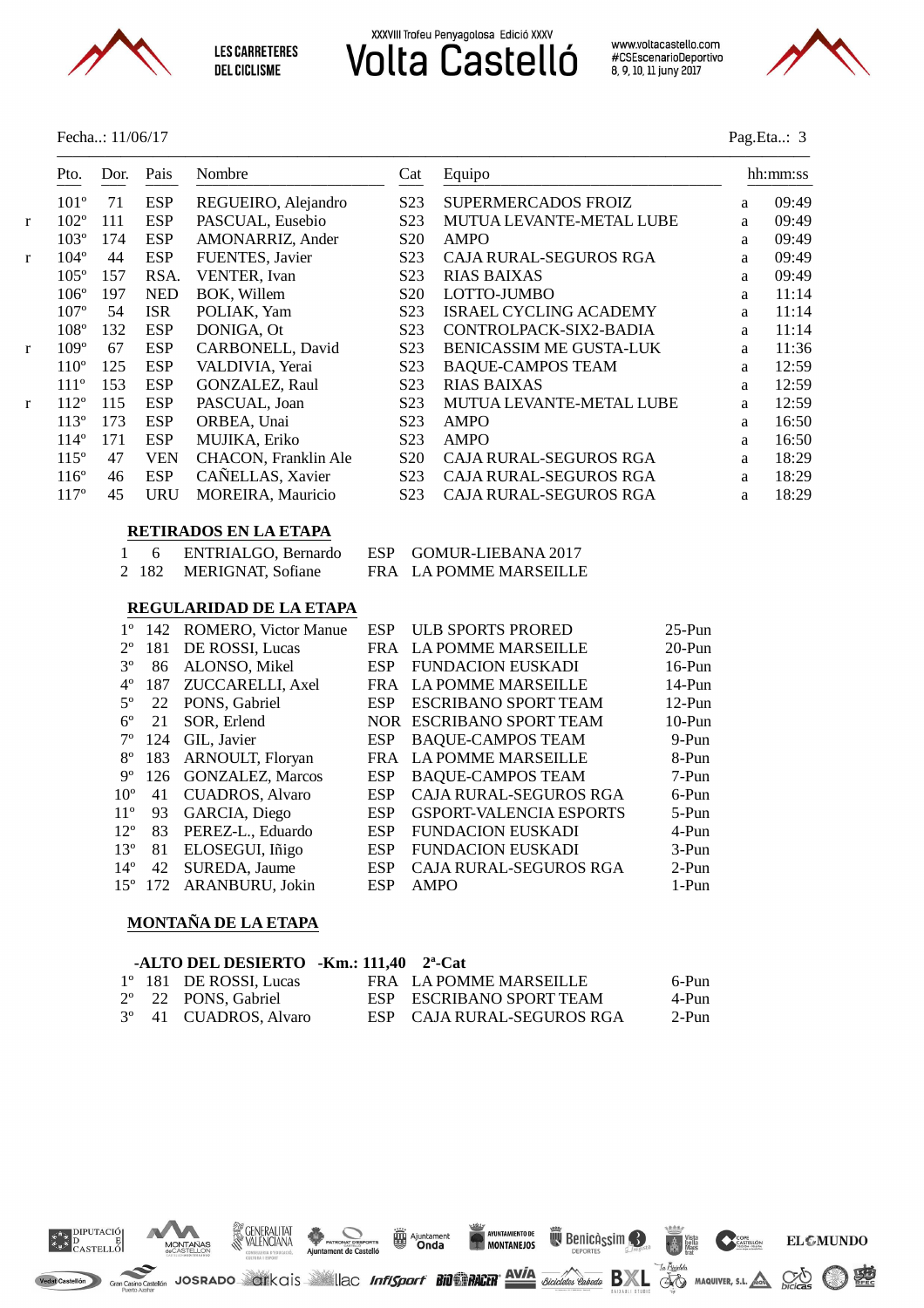

**Volta Castello** 

www.voltacastello.com<br>#CSEscenarioDeportivo<br>8, 9, 10, 11 juny 2017



#### **METAS VOLANTES DE LA ETAPA**

|                 |     | -ALCORA -Km.: 48,30             |            |                    |                             |   |       |         |
|-----------------|-----|---------------------------------|------------|--------------------|-----------------------------|---|-------|---------|
| $1^{\circ}$     | 103 | ARMILLAS, Gerard                | <b>ESP</b> | <b>TEAM COMPAK</b> |                             |   |       | $3-Pun$ |
| $2^{\circ}$     | 32  | ADRIA, Roger                    | <b>ESP</b> | <b>LIZARTE</b>     |                             |   |       | $2-Pun$ |
| 3 <sup>o</sup>  | 135 | MELLADO, Daniel                 | <b>ESP</b> |                    | CONTROLPACK-SIX2-BADIA      |   |       | $1-Pun$ |
|                 |     |                                 |            |                    |                             |   |       |         |
|                 |     | -BENICASSIM -Km.: 103,00        |            |                    |                             |   |       |         |
| $1^{\circ}$     | 25  | JARY, George                    | <b>GBR</b> |                    | <b>ESCRIBANO SPORT TEAM</b> |   |       | $3-Pun$ |
| $2^{\circ}$     | 111 | PASCUAL, Eusebio                | <b>ESP</b> |                    | MUTUA LEVANTE-METAL LUBE    |   |       | $2-Pun$ |
| $3^{\circ}$     | 17  | PASTOR, Jorge                   | <b>ESP</b> |                    | POLARTEC-F.A.CONTADOR       |   |       | $1-Pun$ |
|                 |     |                                 |            |                    |                             |   |       |         |
|                 |     | <b>EQUIPOS DE LA ETAPA</b>      |            |                    |                             |   |       |         |
| $1^{\circ}$     |     | <b>LA POMME MARSEILLE</b>       |            | <b>POM</b>         | 09:03:03                    |   |       |         |
| $2^{\circ}$     |     | <b>FUNDACION EUSKADI</b>        |            | <b>EUS</b>         | 09:03:37                    | a | 34    |         |
| $3^{\circ}$     |     | <b>ESCRIBANO SPORT TEAM</b>     |            | <b>ESC</b>         | 09:03:52                    | a | 49    |         |
| $4^{\circ}$     |     | POLARTEC-F.A.CONTADOR           |            | <b>POL</b>         | 09:06:22                    | a | 03:19 |         |
| $5^{\circ}$     |     | <b>ISRAEL CYCLING ACADEMY</b>   |            | <b>ISR</b>         | 09:07:31                    | a | 04:28 |         |
| $6^{\circ}$     |     | <b>LIZARTE</b>                  |            | LIZ                | 09:07:31                    | a | 04:28 |         |
| $7^{\circ}$     |     | <b>ULB SPORTS PRORED</b>        |            | <b>ULB</b>         | 09:08:43                    | a | 05:40 |         |
| $8^{\circ}$     |     | <b>GSPORT-VALENCIA ESPORTS</b>  |            | <b>GSP</b>         | 09:08:47                    | a | 05:44 |         |
| $9^{\circ}$     |     | <b>BAQUE-CAMPOS TEAM</b>        |            | <b>BAQ</b>         | 09:09:10                    | a | 06:07 |         |
| $10^{\circ}$    |     | <b>GOMUR-LIEBANA 2017</b>       |            | <b>GOM</b>         | 09:09:32                    | a | 06:29 |         |
| $11^{\circ}$    |     | <b>TEAM COMPAK</b>              |            | <b>COM</b>         | 09:09:32                    | a | 06:29 |         |
| $12^{\circ}$    |     | CONTROLPACK-SIX2-BADIA          |            | <b>CON</b>         | 09:09:32                    | a | 06:29 |         |
| $13^{\circ}$    |     | CAJA RURAL-SEGUROS RGA          |            | CAJ                | 09:09:51                    | a | 06:48 |         |
| $14^{\circ}$    |     | <b>SUPERMERCADOS FROIZ</b>      |            | <b>FRO</b>         | 09:12:49                    | a | 09:46 |         |
| $15^{\circ}$    |     | <b>AMPO</b>                     |            | AMP                | 09:12:49                    | a | 09:46 |         |
| $16^{\circ}$    |     | LOTTO-JUMBO                     |            | <b>LOT</b>         | 09:14:50                    | a | 11:47 |         |
| 17 <sup>°</sup> |     | <b>RIAS BAIXAS</b>              |            | <b>RIA</b>         | 09:20:15                    | a | 17:12 |         |
| $18^{\circ}$    |     | <b>BENICASSIM ME GUSTA-LUK</b>  |            | <b>BEN</b>         | 09:23:57                    | a | 20:54 |         |
| 19 <sup>°</sup> |     | <b>MUTUA LEVANTE-METAL LUBE</b> |            | <b>MUT</b>         | 09:23:57                    | a | 20:54 |         |

----------------------------------------

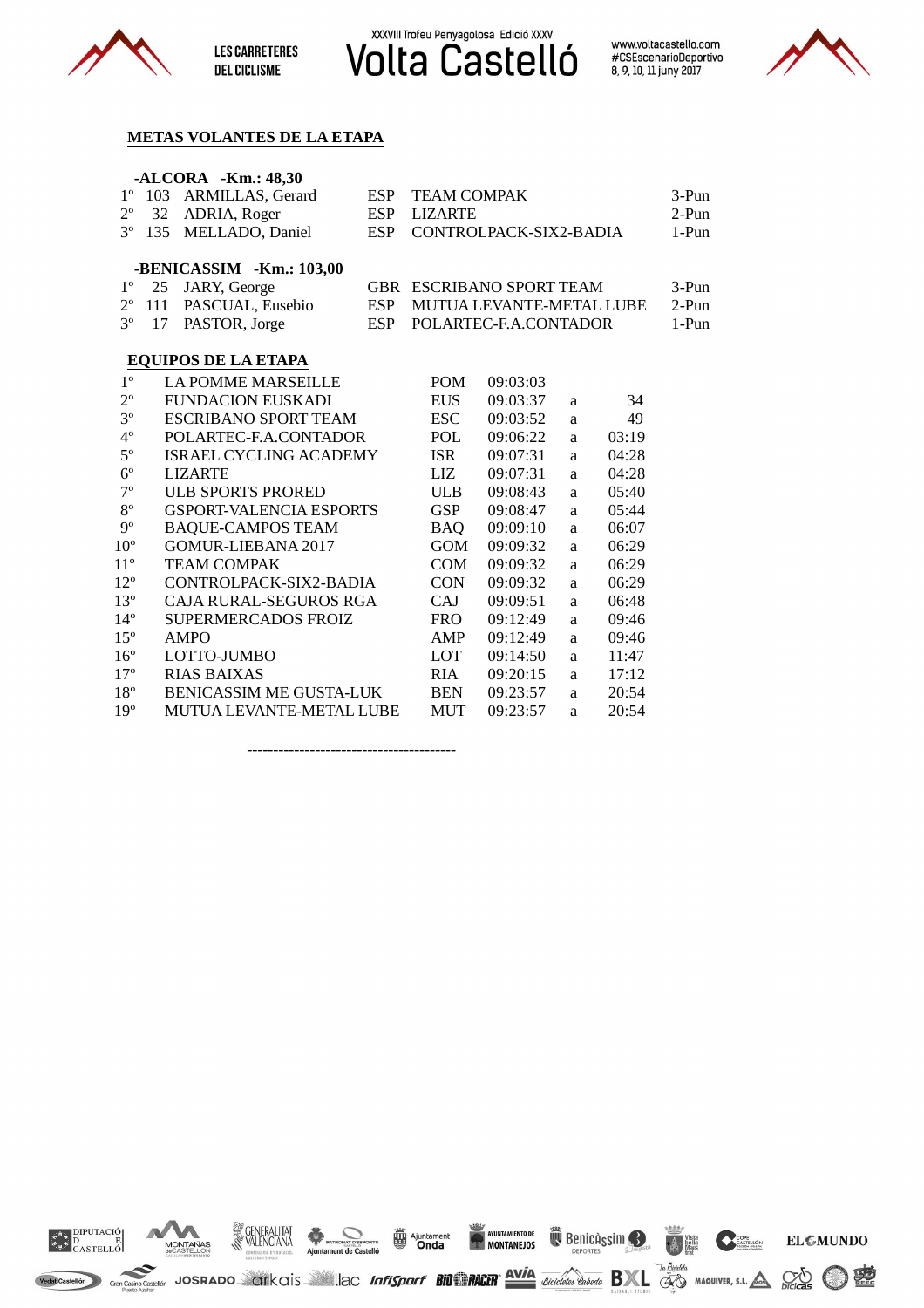

 $\begin{bmatrix} \hat{\xi}^{\hat{n}} \\ \hat{\xi}^{\hat{n}} \\ \end{bmatrix} \begin{bmatrix} \text{DIPUTACI0} \\ \text{D} \\ \text{CASTELLO} \end{bmatrix}$ 

Vedat Castellón

GENERALITAT

MONTANAS

**LES CARRETERES** DEL CICLISME

**Volta Castello** 

www.voltacastello.com #CSEscenarioDeportivo 8, 9, 10, 11 juny 2017



Organiza.: c.c. Sepelaco GENERAL INDIVIDUAL DESPUES DE LA ETAPA 4<sup>ª</sup> Fecha..: 11/06/17 Km.: 529,3 Media..: 39,445-K/h Pag.Gral..: 1

|    | Pto.            | Dor.<br>.      | Pais<br>$- - - -$ | Nombre                  | Cat              | Equipo                         |              | hh:mm:ss | Ptos       |
|----|-----------------|----------------|-------------------|-------------------------|------------------|--------------------------------|--------------|----------|------------|
|    | $1^{\circ}$     | 41             | <b>ESP</b>        | <b>CUADROS, Alvaro</b>  | S <sub>23</sub>  | CAJA RURAL-SEGUROS RGA         |              | 13:25:07 | 85         |
|    | $2^{\circ}$     | 181            | <b>FRA</b>        | DE ROSSI, Lucas         | S <sub>23</sub>  | LA POMME MARSEILLE             | a            | 37       | 46         |
|    | $3^{\circ}$     | 124            | <b>ESP</b>        | GIL, Javier             | S <sub>23</sub>  | <b>BAQUE-CAMPOS TEAM</b>       | $\mathbf{a}$ | 38       | 54         |
|    | $4^{\circ}$     | 21             | <b>NOR</b>        | SOR, Erlend             | S <sub>23</sub>  | ESCRIBANO SPORT TEAM           | a            | 40       | 56         |
|    | $5^{\circ}$     | 22             | <b>ESP</b>        | PONS, Gabriel           | S <sub>23</sub>  | ESCRIBANO SPORT TEAM           | $\rm{a}$     | 41       | 27         |
|    | $6^{\circ}$     | 183            | <b>FRA</b>        | ARNOULT, Floryan        | S <sub>23</sub>  | LA POMME MARSEILLE             | a            | 42       | 57         |
|    | $7^{\circ}$     | 126            | <b>ESP</b>        | <b>GONZALEZ, Marcos</b> | S <sub>23</sub>  | <b>BAQUE-CAMPOS TEAM</b>       | a            | 45       | 58         |
|    | $8^{\rm o}$     | 187            | <b>FRA</b>        | ZUCCARELLI, Axel        | S <sub>20</sub>  | LA POMME MARSEILLE             | a            | 50       | 27         |
|    | $9^{\circ}$     | 81             | <b>ESP</b>        | ELOSEGUI, Iñigo         | S <sub>20</sub>  | <b>FUNDACION EUSKADI</b>       | a            | 01:07    | 38         |
|    | $10^{\circ}$    | 14             | <b>ESP</b>        | BALLESTEROS, Miguel A.  | S <sub>23</sub>  | POLARTEC-F.A.CONTADOR          | a            | 01:42    | 51         |
|    | $11^{\circ}$    | 83             | <b>ESP</b>        | PEREZ-L., Eduardo       | S <sub>20</sub>  | <b>FUNDACION EUSKADI</b>       | a            | 01:56    | 61         |
|    | $12^{\circ}$    | 42             | <b>ESP</b>        | SUREDA, Jaume           | S <sub>23</sub>  | CAJA RURAL-SEGUROS RGA         | a            | 02:16    | 44         |
|    | $13^{\circ}$    | 32             | <b>ESP</b>        | ADRIA, Roger            | S <sub>20</sub>  | <b>LIZARTE</b>                 | a            | 04:12    | 102        |
|    | $14^{\circ}$    | 95             | <b>COL</b>        | CAÑABERAL, Johnatan     | S <sub>23</sub>  | GSPORT-VALENCIA ESPORTS        | a            | 04:14    | 73         |
|    | $15^{\circ}$    | 185            | <b>FRA</b>        | COUANON, Jonathan       | S <sub>23</sub>  | LA POMME MARSEILLE             | a            | 05:43    | 62         |
|    | $16^{\circ}$    | $\overline{4}$ | <b>ESP</b>        | GARCIA, Jose Antonio    | S23              | GOMUR-LIEBANA 2017             | a            | 05:43    | 69         |
|    | $17^{\circ}$    | 52             | <b>ISR</b>        | SESSLET, Guy            | S <sub>23</sub>  | ISRAEL CYCLING ACADEMY         | a            | 05:57    | 102        |
|    | $18^{\circ}$    | 16             | <b>ITA</b>        | CANTONI, Daniele        | S <sub>23</sub>  | POLARTEC-F.A.CONTADOR          | a            | 06:01    | 148        |
|    | 19 <sup>°</sup> | 93             | <b>ESP</b>        | GARCIA, Diego           | S <sub>23</sub>  | <b>GSPORT-VALENCIA ESPORTS</b> | a            | 09:38    | 85         |
|    | $20^{\circ}$    | 101            | <b>ESP</b>        | NICOLAU, Joel           | S <sub>23</sub>  | <b>TEAM COMPAK</b>             | a            | 13:41    | 123        |
|    | $21^{\circ}$    | 172            | <b>ESP</b>        | ARANBURU, Jokin         | S <sub>23</sub>  | <b>AMPO</b>                    | a            | 14:04    | 140        |
|    | $22^{\circ}$    | 107            | <b>ESP</b>        | RODES, Eduard           | S <sub>20</sub>  | TEAM COMPAK                    | a            | 14:04    | 155        |
|    | $23^{\circ}$    | 111            | <b>ESP</b>        | PASCUAL, Eusebio        | S <sub>23</sub>  | MUTUA LEVANTE-METAL LUBE       | a            | 14:05    | 205        |
|    | $24^{\circ}$    | 74             | <b>ESP</b>        | GONZALEZ, David         | S <sub>23</sub>  | SUPERMERCADOS FROIZ            | $\mathbf{a}$ | 14:25    | 136        |
|    | $25^{\circ}$    | 122            | <b>ESP</b>        | JUARISTI, Txomin        | S <sub>23</sub>  | <b>BAQUE-CAMPOS TEAM</b>       | a            | 15:05    | 170        |
|    | $26^{\circ}$    | 33             | <b>ESP</b>        | MONTOYA, Ruben          | S <sub>23</sub>  | <b>LIZARTE</b>                 | a            | 15:06    | 172        |
|    | $27^{\circ}$    | 36             | <b>ESP</b>        | RUIZ, Carlos            | S <sub>23</sub>  | <b>LIZARTE</b>                 | a            | 15:31    | 169        |
|    | $28^{\circ}$    | 57             | <b>ISR</b>        | GOLDSTEIN, Omer         | S <sub>23</sub>  | ISRAEL CYCLING ACADEMY         | a            | 15:48    | 136        |
|    | $29^{\circ}$    | 102            | <b>ESP</b>        | GOMEZ, David            | S <sub>23</sub>  | <b>TEAM COMPAK</b>             | a            | 15:49    | 189        |
|    | $30^{\circ}$    | 43             | <b>ESP</b>        | COBOS, Carlos           | S <sub>23</sub>  | CAJA RURAL-SEGUROS RGA         | a            | 16:24    | 140        |
|    | $31^{\circ}$    | 82             | <b>ESP</b>        | ORMAETXEA, Paul         | S <sub>23</sub>  | <b>FUNDACION EUSKADI</b>       | a            | 17:49    | 201        |
|    | $32^{\circ}$    | 31             | <b>ESP</b>        | GALVAN, Francisco       | S <sub>2</sub> 3 | <b>LIZARTE</b>                 | a            | 19:13    | 148        |
|    | $33^{\circ}$    | $\mathfrak{Z}$ | <b>ESP</b>        | PAZOS, Juan Jose        | S <sub>23</sub>  | <b>GOMUR-LIEBANA 2017</b>      | a            | 19:22    | 188        |
|    | $34^{\circ}$    | 13             | <b>ESP</b>        | SEVILLA, Diego Pablo    | S <sub>23</sub>  | POLARTEC-F.A.CONTADOR          | a            | 19:24    | 149        |
|    | $35^{\circ}$    | 96             | <b>ESP</b>        | CARRASCO, Mario         | S <sub>20</sub>  | GSPORT-VALENCIA ESPORTS        | $\rm{a}$     | 20:33    | 171        |
|    | $36^{\circ}$    | 117            | <b>ESP</b>        | JUAN, Miguel            | S <sub>20</sub>  | MUTUA LEVANTE-METAL LUBE       | a            | 20:36    | 210        |
|    | $37^{\circ}$    | 61             | <b>ESP</b>        | COCOVI, Joan            | S23              | BENICASSIM ME GUSTA-LUK        | a            | 21:11    | 148        |
|    | $38^{\circ}$    | 131            | <b>ESP</b>        | MERCADAL, Marcal        | S <sub>20</sub>  | CONTROLPACK-SIX2-BADIA         | a            | 21:12    | 167        |
|    | 39°             | 72             | <b>ESP</b>        | <b>BOUZAS</b> , Martin  | S23              | SUPERMERCADOS FROIZ            | a            | 21:32    | 200        |
|    | $40^{\circ}$    | 84             | <b>ESP</b>        | LOPEZ, Diego            | S23              | <b>FUNDACION EUSKADI</b>       |              | 22:15    | 258        |
|    | $41^{\circ}$    | 192            | <b>NED</b>        | KROON, Rody             | S23              | LOTTO-JUMBO                    | a            | 23:14    | 185        |
|    | $42^{\circ}$    | 35             | <b>ESP</b>        | MORENO, Ivan            | S23              | <b>LIZARTE</b>                 | a            | 23:19    | 247        |
| pr | $43^{\circ}$    | 23             | <b>ESP</b>        | HERNANDEZ, Victor       | S <sub>23</sub>  | <b>ESCRIBANO SPORT TEAM</b>    | a            | 23:20    |            |
|    | $44^{\circ}$    | 87             | <b>ESP</b>        | <b>BUADES</b> , Marc    | S <sub>23</sub>  | <b>FUNDACION EUSKADI</b>       | a            | 23:21    | 213<br>215 |
|    | $45^{\circ}$    |                |                   |                         |                  |                                | a            | 23:22    |            |
|    |                 | 86             | <b>ESP</b>        | ALONSO, Mikel           | S <sub>23</sub>  | FUNDACION EUSKADI              | a            |          | 154        |
|    | $46^{\circ}$    | 191            | <b>NED</b>        | BOUWMANS, Bryan         | S <sub>20</sub>  | LOTTO-JUMBO                    | a            | 23:58    | 148        |
|    | $47^{\circ}$    | 51             | <b>ISR</b>        | EINHORN, Itamar         | S <sub>23</sub>  | ISRAEL CYCLING ACADEMY         | $\rm{a}$     | 24:02    | 171        |
|    | $48^{\circ}$    | 11             | <b>ESP</b>        | BOU, Joan               | S <sub>23</sub>  | POLARTEC-F.A.CONTADOR          | $\rm{a}$     | 24:05    | 217        |
|    | $49^\circ$      | 136            | <b>ESP</b>        | MORA, Josep             | S <sub>2</sub> 3 | CONTROLPACK-SIX2-BADIA         | a            | 26:45    | 227        |
|    | $50^{\circ}$    | 103            | <b>ESP</b>        | ARMILLAS, Gerard        | S <sub>23</sub>  | <b>TEAM COMPAK</b>             | a            | 27:18    | 204        |
|    |                 |                |                   |                         |                  |                                |              |          |            |

AYUNTAMIENTO DE

**Second JOSRADO CIKCIS** 100 Infision of **Bill the RAL** *BXL* To Book Manuver, s.i. An CO CO

**Benichssim 3** 

Vista Core Contractor

**EL** CMUNDO

Ajuntament

ent de Castelló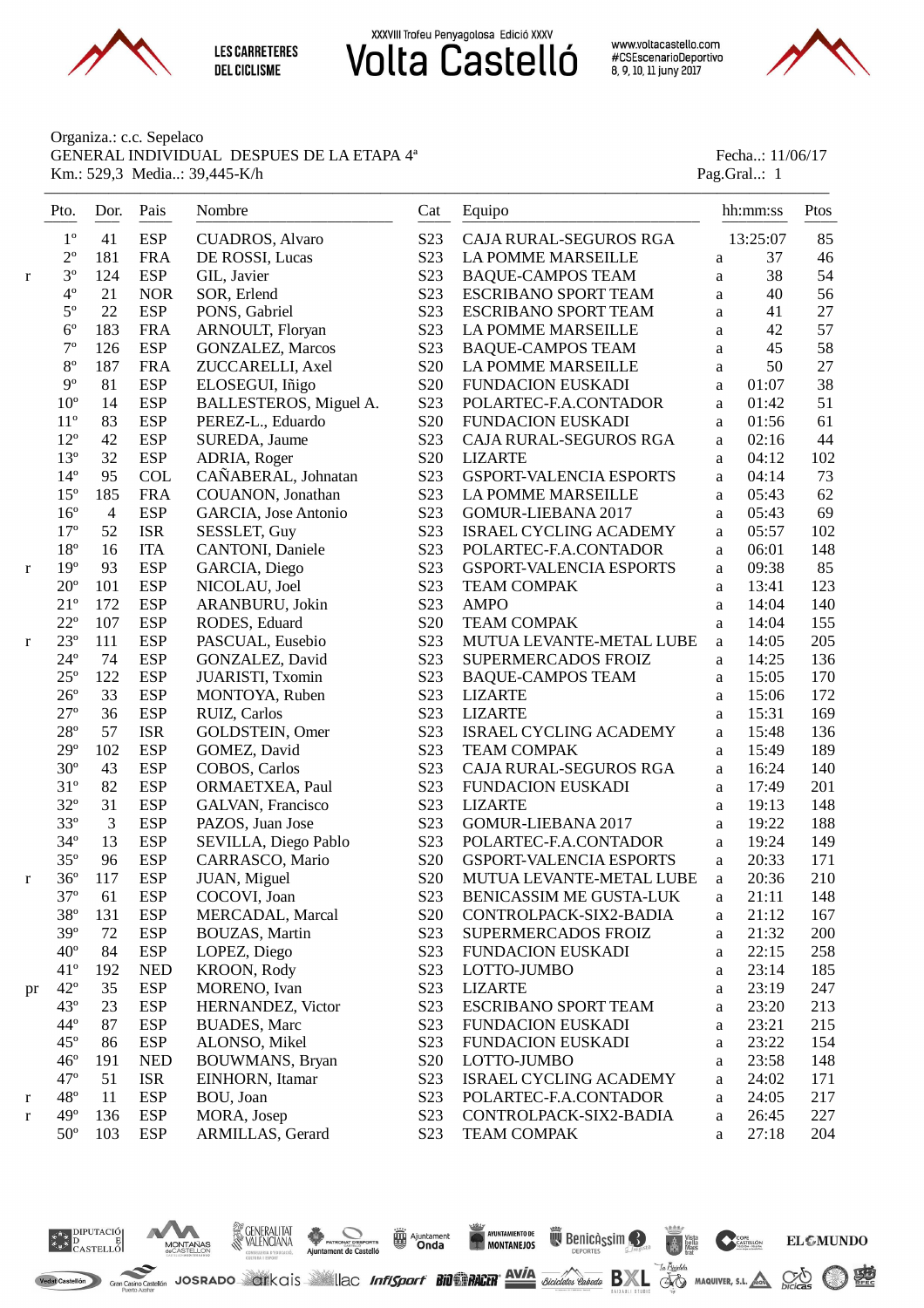



www.voltacastello.com #CSEscenarioDeportivo<br>8, 9, 10, 11 juny 2017

NOUNTAINENTODE NO BENICLÀSSIM DE CONTENUES DE L'EMUNDO

Fecha..: 11/06/17 Pag.Gral..: 2



| Pto.              | Dor.<br>---    | Pais<br>$- - - -$ | Nombre                   | Cat              | Equipo                         |              | hh:mm:ss | Ptos   |
|-------------------|----------------|-------------------|--------------------------|------------------|--------------------------------|--------------|----------|--------|
| $51^{\circ}$      | 24             | <b>ESP</b>        | FAUS, Miquel             | S23              | <b>ESCRIBANO SPORT TEAM</b>    | a            | 27:50    | 218    |
| $52^{\circ}$      | 175            | <b>ESP</b>        | MANTEROLA, Peio          | S23              | <b>AMPO</b>                    | a            | 27:59    | 249    |
| $53^{\circ}$      | 56             | <b>ISR</b>        | LESHEM, Guy              | S23              | <b>ISRAEL CYCLING ACADEMY</b>  | a            | 28:03    | 212    |
| $54^{\circ}$      | 37             | <b>ESP</b>        | JAIME, Alex              | S <sub>20</sub>  | <b>LIZARTE</b>                 | a            | 28:08    | 237    |
| $55^{\circ}$      | 134            | <b>ESP</b>        | BELTRAN, Oriol           | S23              | CONTROLPACK-SIX2-BADIA         | $\mathbf{a}$ | 28:10    | 224    |
| $56^{\circ}$      | 127            | <b>ESP</b>        | ELORTEGI, Iker           | S23              | <b>BAQUE-CAMPOS TEAM</b>       | $\mathbf{a}$ | 30:20    | 272    |
| $57^{\circ}$      | 5              | <b>ESP</b>        | IGLESIAS, Alejandro      | S23              | GOMUR-LIEBANA 2017             | $\mathbf{a}$ | 30:43    | 199    |
| $58^{\circ}$      | 75             | <b>COL</b>        | GUZMAN, Hadwin           | S <sub>2</sub> 3 | SUPERMERCADOS FROIZ            | a            | 30:46    | 222    |
| $59^\circ$<br>r   | 147            | <b>ESP</b>        | TERUEL, Borja            | S <sub>20</sub>  | <b>ULB SPORTS PRORED</b>       | a            | 31:05    | $239+$ |
| $60^{\circ}$      | 177            | <b>ESP</b>        | PAREDES, Mikel           | S23              | <b>AMPO</b>                    | a            | 31:17    | 261    |
| $61^{\circ}$      | 186            | <b>FRA</b>        | NAVARRO, Corentin        | S23              | LA POMME MARSEILLE             | a            | 31:27    | 178    |
| $62^{\circ}$      | 34             | <b>ESP</b>        | MARQUEZ, Marti           | S23              | <b>LIZARTE</b>                 | a            | 31:47    | 293    |
| $63^{\circ}$      | 104            | <b>ESP</b>        | CAMPS, Albert            | S23              | <b>TEAM COMPAK</b>             | a            | 32:48    | 248    |
| $64^{\circ}$      | 25             | <b>GBR</b>        | JARY, George             | S23              | ESCRIBANO SPORT TEAM           | a            | 33:00    | 256    |
| $65^{\circ}$      | 64             | <b>ESP</b>        | RIVAS, Luis              | S23              | BENICASSIM ME GUSTA-LUK        | a            | 33:21    | 263    |
| $66^{\circ}$<br>r | 116            | <b>ESP</b>        | ORTS, Felipe             | S23              | MUTUA LEVANTE-METAL LUBE       | $\rm{a}$     | 34:11    | 255    |
| $67^\circ$        | 142            | <b>ESP</b>        | ROMERO, Victor Manue     | S <sub>23</sub>  | ULB SPORTS PRORED              | $\rm{a}$     | 34:38    | 261    |
| $68^{\circ}$      | 85             | <b>FRA</b>        | ARAMENDI, Dorian         | S23              | FUNDACION EUSKADI              | $\rm{a}$     | 35:22    | 287    |
| $69^\circ$        | 145            | <b>ESP</b>        | CAMPILLO, Antonio Jose   | S23              | ULB SPORTS PRORED              | a            | 35:49    | 307    |
| $70^{\circ}$      | 157            | RSA.              | VENTER, Ivan             | S23              | <b>RIAS BAIXAS</b>             | a            | 35:50    | 308    |
| $71^{\circ}$      | $\overline{2}$ | <b>ESP</b>        | GUTIERREZ, Alfonso       | S23              | GOMUR-LIEBANA 2017             | $\rm{a}$     | 36:21    | 300    |
| $72^{\circ}$      | 143            | .ARG              | LUJAN, Enzo Nicolas      | S23              | ULB SPORTS PRORED              | $\rm{a}$     | 37:28    | 312    |
| $73^{\circ}$      | 176            | <b>ESP</b>        | MURGIONDO, Xabier        | S <sub>20</sub>  | <b>AMPO</b>                    | $\rm{a}$     | 37:31    | 337    |
| $74^{\circ}$<br>r | 17             | <b>ESP</b>        | PASTOR, Jorge            | S23              | POLARTEC-F.A.CONTADOR          | a            | 37:41    | 322    |
| $75^{\circ}$<br>r | 44             | <b>ESP</b>        | FUENTES, Javier          | S23              | CAJA RURAL-SEGUROS RGA         | $\rm{a}$     | 38:53    | 348    |
| $76^{\circ}$      | 123            | <b>ARG</b>        | LUCIANO, Jose            | S23              | <b>BAQUE-CAMPOS TEAM</b>       | a            | 39:07    | 287    |
| $77^{\circ}$      | 195            | <b>NED</b>        | V.SINTMAARTENS., Daan    | S <sub>20</sub>  | LOTTO-JUMBO                    | a            | 39:08    | 257    |
| $78^{\circ}$<br>r | 97             | <b>ESP</b>        | PEÑALVER, Manuel         | S <sub>20</sub>  | <b>GSPORT-VALENCIA ESPORTS</b> | a            | 39:09    | 253    |
| 79°               | 193            | <b>NED</b>        | VAN BOKHOVEN, Ramon      | S <sub>20</sub>  | LOTTO-JUMBO                    | $\rm{a}$     | 39:32    | 267    |
| $80^{\circ}$      | 155            | <b>ESP</b>        | RODRIGUEZ, Daniel        | S <sub>20</sub>  | <b>RIAS BAIXAS</b>             | $\mathbf{a}$ | 39:46    | 309    |
| 81°               | 135            | <b>ESP</b>        | MELLADO, Daniel          | S <sub>20</sub>  | CONTROLPACK-SIX2-BADIA         | $\rm{a}$     | 39:50    | 305    |
| $82^{\circ}$      | 194            | <b>NED</b>        | VAN LERSEL, Youri        | S23              | LOTTO-JUMBO                    | $\rm{a}$     | 39:50    | 307    |
| 83°               | 196            | <b>NED</b>        | DEKKER, David            | S <sub>20</sub>  | LOTTO-JUMBO                    | a            | 39:50    | 314    |
| $84^{\circ}$      | 45             | <b>URU</b>        | MOREIRA, Mauricio        | S23              | CAJA RURAL-SEGUROS RGA         | $\mathbf{a}$ | 40:00    | 321    |
| 85°               | 54             | <b>ISR</b>        | POLIAK, Yam              | S23              | <b>ISRAEL CYCLING ACADEMY</b>  | a            | 40:40    | 313    |
| $86^{\circ}$      | 151            | <b>ESP</b>        | GONZALEZ, Diego          | S <sub>2</sub> 3 | <b>RIAS BAIXAS</b>             |              | 40:52    | 315    |
| 87°               | 144            | <b>ESP</b>        | GOMEZ, Oscar             | S <sub>2</sub> 3 | <b>ULB SPORTS PRORED</b>       | a            | 41:13    | 304    |
| r<br>$88^{\rm o}$ | 27             | <b>ESP</b>        | MONTERO, Miguel          | S <sub>2</sub> 3 | <b>ESCRIBANO SPORT TEAM</b>    | a            | 42:54    | 321    |
| 89°               | 94             | <b>ESP</b>        |                          |                  |                                | a            | 43:07    | 341    |
| $90^\circ$        |                |                   | SILVA, Miguel Angel      | S <sub>2</sub> 3 | <b>GSPORT-VALENCIA ESPORTS</b> | a            | 43:19    |        |
| r                 | 133            | <b>ESP</b>        | PIÑAN, David             | S <sub>2</sub> 3 | CONTROLPACK-SIX2-BADIA         | a            |          | 321    |
| 91°               | $\mathbf{1}$   | <b>ESP</b>        | <b>GUTIERREZ, Carlos</b> | S <sub>2</sub> 3 | GOMUR-LIEBANA 2017             | a            | 43:19    | 341    |
| $92^{\circ}$      | 153            | <b>ESP</b>        | GONZALEZ, Raul           | S <sub>2</sub> 3 | <b>RIAS BAIXAS</b>             | a            | 43:24    | 309    |
| 93°               | 91             | <b>ESP</b>        | PEREZ, Javier            | S <sub>2</sub> 3 | <b>GSPORT-VALENCIA ESPORTS</b> | a            | 43:29    | 346    |
| 94°               | 71             | <b>ESP</b>        | REGUEIRO, Alejandro      | S <sub>2</sub> 3 | SUPERMERCADOS FROIZ            | a            | 44:29    | 297    |
| $95^{\circ}$      | 174            | <b>ESP</b>        | AMONARRIZ, Ander         | S <sub>20</sub>  | <b>AMPO</b>                    | a            | 44:40    | 352    |
| $96^{\circ}$      | $\tau$         | <b>ESP</b>        | COTILLAS, Alvaro         | S <sub>2</sub> 3 | GOMUR-LIEBANA 2017             | a            | 46:49    | 333    |
| $97^\circ$        | 46             | <b>ESP</b>        | CAÑELLAS, Xavier         | S23              | CAJA RURAL-SEGUROS RGA         | a            | 47:10    | 349    |
| $98^{\circ}$      | 152            | <b>ESP</b>        | RODRIGUEZ, Lois          | S <sub>2</sub> 3 | <b>RIAS BAIXAS</b>             | a            | 47:26    | 342    |
| $99^\circ$        | 132            | <b>ESP</b>        | DONIGA, Ot               | S <sub>2</sub> 3 | CONTROLPACK-SIX2-BADIA         | $\rm{a}$     | 48:45    | 377    |
| $100^{\circ}$     | 53             | <b>ISR</b>        | BEAR, Ido                | S <sub>2</sub> 3 | ISRAEL CYCLING ACADEMY         | a            | 49:03    | 358    |

Ajuntament<br>Supplement

PATRONAT DESPORTS



Vedat Castellón

GENERALITAT

MONTANAS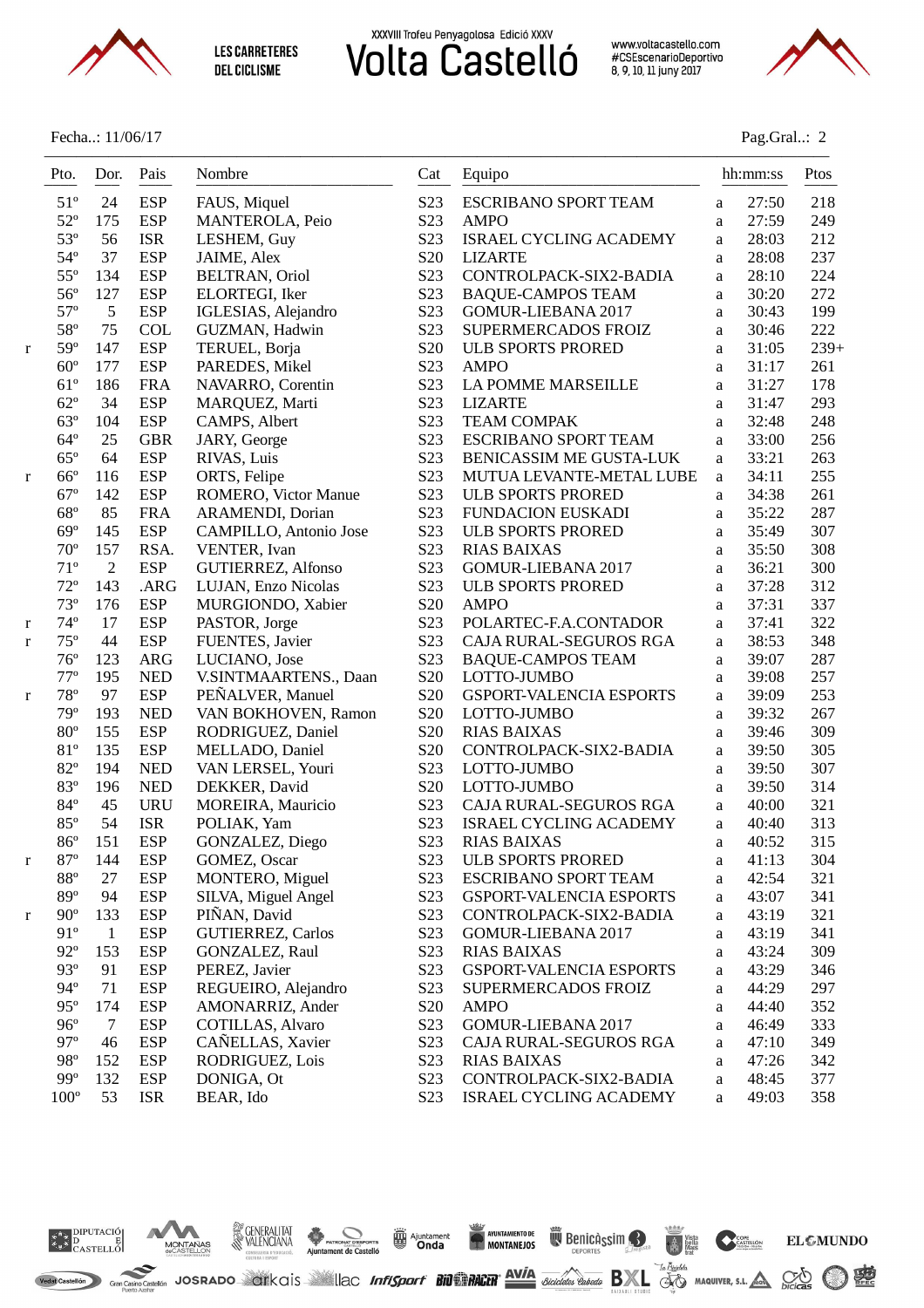

Wolta Castello And

www.voltacastello.com #CSEscenarioDeportivo<br>8, 9, 10, 11 juny 2017

NONTAINENTONE SUBDICITY BELLEMUNDO

Fecha..: 11/06/17 Pag.Gral..: 3



| Pto.             | Dor. | Pais       | Nombre                | Cat              | Equipo                         |   | hh:mm:ss    | Ptos   |
|------------------|------|------------|-----------------------|------------------|--------------------------------|---|-------------|--------|
| $101^{\circ}$    | 125  | <b>ESP</b> | VALDIVIA, Yerai       | S <sub>2</sub> 3 | <b>BAQUE-CAMPOS TEAM</b>       | a | 49:08       | 396    |
| $102^{\circ}$    | 15   | <b>ESP</b> | CANTON, Isaac         | S23              | POLARTEC-F.A.CONTADOR          | a | 49:12       | 373    |
| $103^\circ$      | 12   | <b>ESP</b> | HERNANDEZ, Sergio     | S23              | POLARTEC-F.A.CONTADOR          | a | 49:18       | $393+$ |
| $104^\circ$      | 197  | <b>NED</b> | BOK, Willem           | S20              | LOTTO-JUMBO                    | a | 49:25       | 394    |
| $105^\circ$      | 184  | <b>FRA</b> | FACHE, Florent        | S <sub>2</sub> 3 | <b>LA POMME MARSEILLE</b>      | a | 49:35       | 390    |
| $106^\circ$      | 92   | <b>ESP</b> | ESPEJO, David         | S <sub>20</sub>  | <b>GSPORT-VALENCIA ESPORTS</b> | a | 52:19       | 401    |
| $107^{\circ}$    | 171  | <b>ESP</b> | MUJIKA, Eriko         | S <sub>2</sub> 3 | <b>AMPO</b>                    | a | 53:51       | 404    |
| $108^\circ$      | 76   | <b>ESP</b> | ALCAIDE, Miguel Angel | S <sub>2</sub> 3 | <b>SUPERMERCADOS FROIZ</b>     | a | 54:03       | 342    |
| $109^\circ$      | 115  | <b>ESP</b> | PASCUAL, Joan         | S <sub>2</sub> 3 | MUTUA LEVANTE-METAL LUBE       | a | 54:40       | $420+$ |
| $110^{\circ}$    | 105  | <b>ESP</b> | LOPEZ, Carlos         | S <sub>2</sub> 3 | <b>TEAM COMPAK</b>             | a | 55:00       | 424    |
| $111^{\circ}$    | 65   | <b>ESP</b> | <b>VILLARET, Marc</b> | S <sub>2</sub> 3 | <b>BENICASSIM ME GUSTA-LUK</b> | a | 55:09       | 414    |
| $112^{\circ}$    | 173  | <b>ESP</b> | ORBEA, Unai           | S <sub>2</sub> 3 | <b>AMPO</b>                    | a | 55:37       | 390    |
| $113^{\circ}$    | 156  | <b>ESP</b> | GUZMAN, Jaime         | S20              | <b>RIAS BAIXAS</b>             | a | 56:12       | 426    |
| $114^{\circ}$    | 47   | <b>VEN</b> | CHACON. Franklin Ale  | S20              | CAJA RURAL-SEGUROS RGA         | a | 56:23       | 380    |
| $115^\circ$      | 73   | <b>ESP</b> | PORTELA, Antonio      | S <sub>2</sub> 3 | <b>SUPERMERCADOS FROIZ</b>     | a | 59:29       | 424    |
| $116^\circ$      | 77   | <b>ESP</b> | <b>BUGARIN, Aitor</b> | S <sub>20</sub>  | SUPERMERCADOS FROIZ            | a | 1:01:06     | 408    |
| 117 <sup>°</sup> | 67   | <b>ESP</b> | CARBONELL, David      | S <sub>2</sub> 3 | <b>BENICASSIM ME GUSTA-LUK</b> |   | a $1:07:29$ | 461    |
|                  |      |            |                       |                  |                                |   |             |        |

#### **GENERAL REGULARIDAD/VERDE-MAQUIVER SL**

| $1^{\circ}$  | 187              | ZUCCARELLI, Axel             |            | FRA LA POMME MARSEILLE      | $49-Pun$  |
|--------------|------------------|------------------------------|------------|-----------------------------|-----------|
| $2^{\circ}$  | 22               | PONS, Gabriel                | <b>ESP</b> | <b>ESCRIBANO SPORT TEAM</b> | 44-Pun    |
| $3^{\circ}$  | 42               | SUREDA, Jaume                | <b>ESP</b> | CAJA RURAL-SEGUROS RGA      | 34-Pun    |
| $4^{\circ}$  | 95               | CAÑABERAL, Johnatan          |            | COL GSPORT-VALENCIA ESPORTS | $34-Pun$  |
| $5^\circ$    |                  | 181 DE ROSSI, Lucas          |            | FRA LA POMME MARSEILLE      | $33-Pun$  |
| $6^{\circ}$  | 41               | <b>CUADROS, Alvaro</b>       | <b>ESP</b> | CAJA RURAL-SEGUROS RGA      | $31-Pun$  |
| $7^{\circ}$  | 81               | ELOSEGUI, Iñigo              | <b>ESP</b> | FUNDACION EUSKADI           | $29-Pun$  |
| $8^{\circ}$  |                  | 86 ALONSO, Mikel             | <b>ESP</b> | <b>FUNDACION EUSKADI</b>    | $28-Pun$  |
| $9^{\circ}$  |                  | 185 COUANON, Jonathan        |            | FRA LA POMME MARSEILLE      | $26$ -Pun |
|              |                  | 10° 142 ROMERO, Victor Manue | <b>ESP</b> | ULB SPORTS PRORED           | $25-Pun$  |
| $11^{\circ}$ |                  | 122 JUARISTI, Txomin         | <b>ESP</b> | <b>BAQUE-CAMPOS TEAM</b>    | $20-Pun$  |
|              | $12^{\circ}$ 124 | GIL, Javier                  | <b>ESP</b> | <b>BAQUE-CAMPOS TEAM</b>    | $19-Pun$  |
| $13^{\circ}$ | 21               | SOR, Erlend                  |            | NOR ESCRIBANO SPORT TEAM    | $19-Pun$  |
| $14^{\circ}$ | - 14             | BALLESTEROS, Miguel A.ESP    |            | POLARTEC-F.A.CONTADOR       | $19-Pun$  |
|              | $15^{\circ}$ 183 | ARNOULT, Floryan             |            | FRA LA POMME MARSEILLE      | $16-Pun$  |

### **GENERAL MONTAÑA/TOPOS-ARKAIS LLAC**

GENERALITAT

MONTANAS

|  | 1° 181 DE ROSSI, Lucas      | FRA LA POMME MARSEILLE     | $24-Pun$  |
|--|-----------------------------|----------------------------|-----------|
|  | $2^{\circ}$ 84 LOPEZ, Diego | ESP FUNDACION EUSKADI      | $12-Pun$  |
|  | 3º 122 JUARISTI, Txomin     | ESP BAQUE-CAMPOS TEAM      | $12$ -Pun |
|  | 4° 41 CUADROS, Alvaro       | ESP CAJA RURAL-SEGUROS RGA | $11-Pun$  |
|  | $5^{\circ}$ 21 SOR, Erlend  | NOR ESCRIBANO SPORT TEAM   | $10-Pun$  |
|  | 6° 22 PONS, Gabriel         | ESP ESCRIBANO SPORT TEAM   | 4-Pun     |
|  | $7^{\circ}$ 25 JARY, George | GBR ESCRIBANO SPORT TEAM   | $3-Pun$   |
|  | 8° 85 ARAMENDI, Dorian      | FRA FUNDACION EUSKADI      | $3-Pun$   |
|  |                             |                            |           |

Ajuntament

 $\sum_{\text{no Casten} \atop \text{oisomorphism}}$  Josepado Mkais III.ac *Infisport* Biuthan Burn avia *BXL*  $\frac{\text{a}}{\text{b}}$  Maquiver, s.l. **And** Gicles **Company** 

**PATRONAT DESPORTS**<br>Ajuntament de Castelló



Vedat Castellón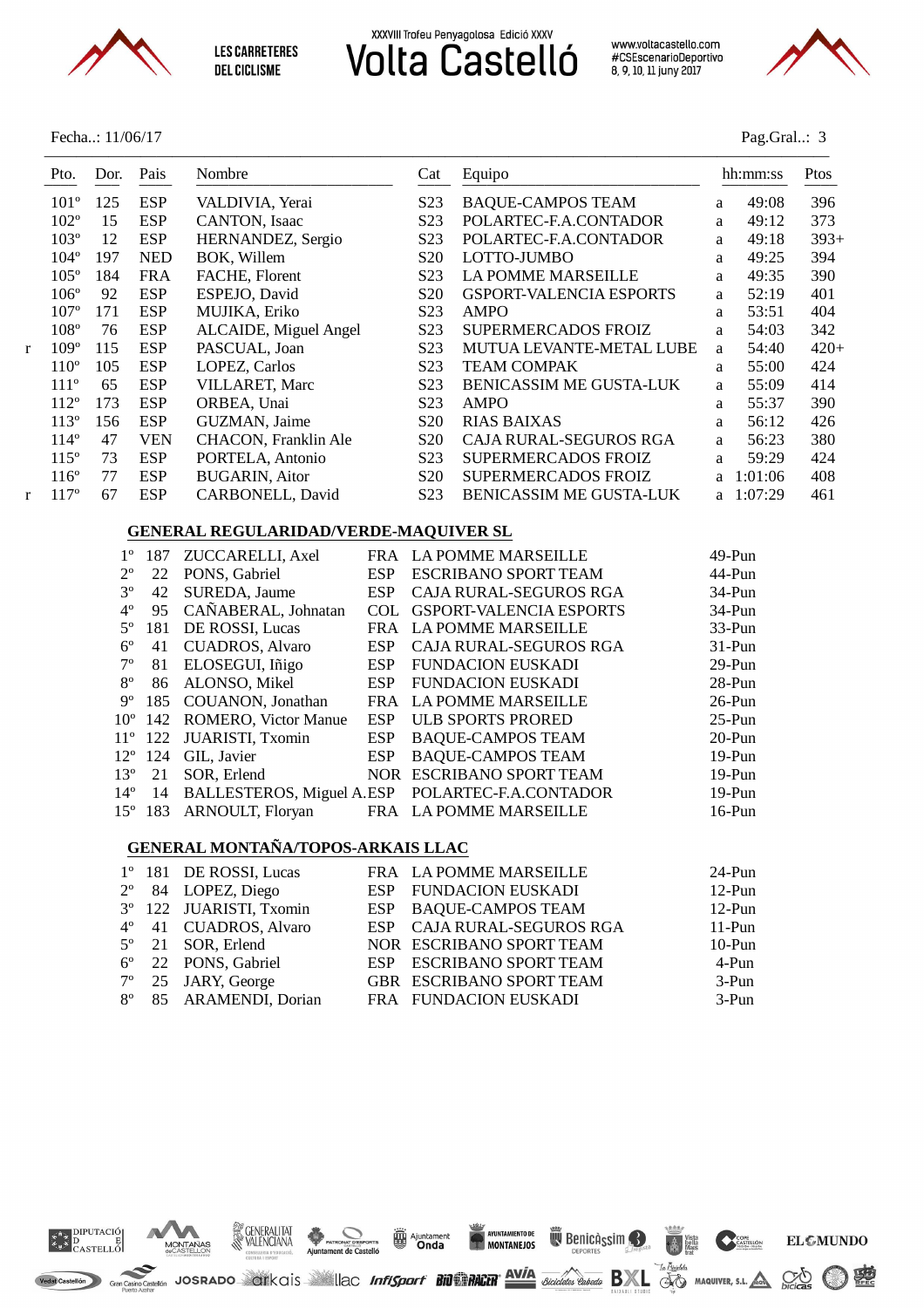

**LES CARRETERES DEL CICLISME** 

**Volta Castello** 

www.voltacastello.com #CSEscenarioDeportivo<br>8, 9, 10, 11 juny 2017



#### **GRAL M. VOLANTES/NARANJA-JOSRADO**

|  | 1° 44 FUENTES, Javier       | ESP CAJA RURAL-SEGUROS RGA   | $15-Pun$ |
|--|-----------------------------|------------------------------|----------|
|  | $2^{\circ}$ 25 JARY, George | GBR ESCRIBANO SPORT TEAM     | $5-Pun$  |
|  | 3° 103 ARMILLAS, Gerard     | ESP TEAM COMPAK              | $3-Pun$  |
|  | 4° 15 CANTON, Isaac         | ESP POLARTEC-F.A.CONTADOR    | $3-Pun$  |
|  | 5° 111 PASCUAL, Eusebio     | ESP MUTUA LEVANTE-METAL LUBE | $3-Pun$  |
|  | 6° 51 EINHORN, Itamar       | ISR ISRAEL CYCLING ACADEMY   | $3-Pun$  |
|  | $7^{\circ}$ 32 ADRIA, Roger | ESP LIZARTE                  | $2-Pun$  |
|  | 8° 101 NICOLAU, Joel        | ESP TEAM COMPAK              | 2-Pun    |

#### **GENERAL SUB-20/BLANCO-INFISPORT**

|  | 1º 187 ZUCCARELLI, Axel        | FRA LA POMME MARSEILLE       |              | 13:25:57    |
|--|--------------------------------|------------------------------|--------------|-------------|
|  | $2^{\circ}$ 81 ELOSEGUI, Iñigo | ESP FUNDACION EUSKADI        | a            | -17         |
|  | 3° 83 PEREZ-L., Eduardo        | ESP FUNDACION EUSKADI        | $\mathbf{a}$ | 01:06       |
|  | 4° 32 ADRIA, Roger             | ESP LIZARTE                  |              | a $03:22$   |
|  | 5° 107 RODES, Eduard           | ESP TEAM COMPAK              |              | $a = 13:14$ |
|  | 6° 96 CARRASCO, Mario          | ESP GSPORT-VALENCIA ESPORTS  |              | a $19:43$   |
|  | $7^{\circ}$ 117 JUAN, Miguel   | ESP MUTUA LEVANTE-METAL LUBE | a            | 19:46       |
|  | 8° 131 MERCADAL, Marcal        | ESP CONTROLPACK-SIX2-BADIA   |              | a $20:22$   |

#### **GRAL REGIONALESROSA-BICICLETES CABEDO**

|  | $1^{\circ}$ 124 GIL, Javier  | ESP BAQUE-CAMPOS TEAM        |              | 13:25:45        |
|--|------------------------------|------------------------------|--------------|-----------------|
|  | $2^{\circ}$ 93 GARCIA, Diego | ESP GSPORT-VALENCIA ESPORTS  |              | $a \quad 09:00$ |
|  | 3º 111 PASCUAL, Eusebio      | ESP MUTUA LEVANTE-METAL LUBE | a            | 13:27           |
|  | $4^{\circ}$ 117 JUAN, Miguel | ESP MUTUA LEVANTE-METAL LUBE | $\mathbf{a}$ | 19:58           |
|  | 5° 35 MORENO, Ivan           | ESP LIZARTE                  |              | a $22:41$       |
|  | $6^{\circ}$ 11 BOU, Joan     | ESP POLARTEC-F.A.CONTADOR    |              | $a \quad 23:27$ |
|  | $7^\circ$ 136 MORA, Josep    | ESP CONTROLPACK-SIX2-BADIA   |              | $a = 26:07$     |
|  | 8° 147 TERUEL, Borja         | ESP ULB SPORTS PRORED        |              | a $30:27$       |
|  |                              |                              |              |                 |

### **GENERAL PROVINCIALES/AZUL-AVIA**

| 1° 35 MORENO, Ivan<br>ESP LIZARTE | 13:48:26 |
|-----------------------------------|----------|
|-----------------------------------|----------|

**SENERALITAT SURVEYORD SENERALITAT SURVEYORD SENERALITAT SURVEYORD SURVEYORD SURVEYORD SURVEYORD SURVEYORD SURVEYORD SURVEYORD SURVEYORD SURVEYORD SURVEYORD SURVEYORD SURVEYORD SURVEYORD SURVEYORD SURVEYORD SURVEYORD SURVE** 



**MONTAÑAS**<br>deCASTELLON